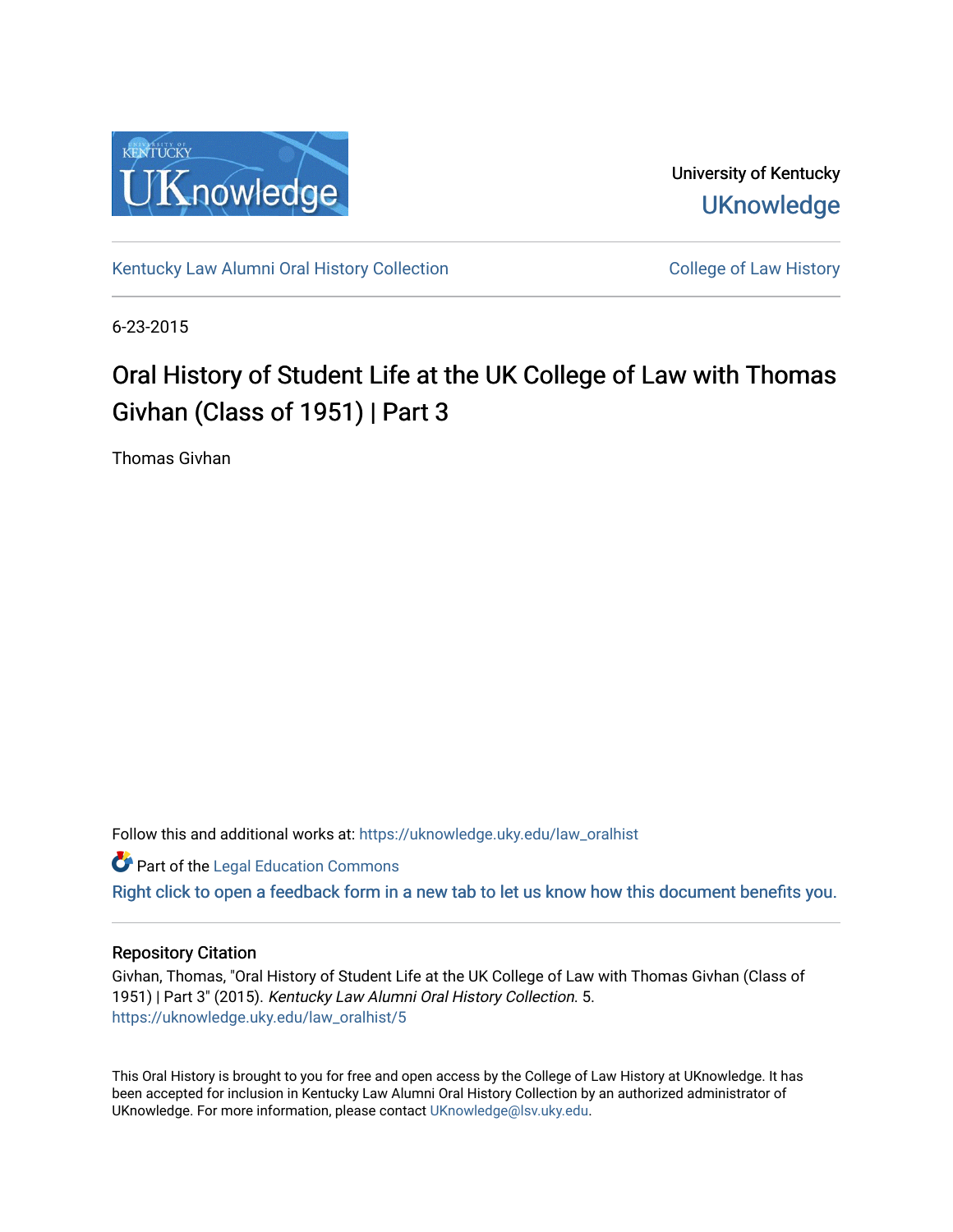

Kentucky Law Alumni Oral History Collection | UKnowledge Interview with Thomas Givhan (Class of 1951) | Part 3 of 3 Page 1 of 25

| Interviewee: | Thomas Givhan (Class of 1951)                                  |
|--------------|----------------------------------------------------------------|
|              | Interviewer: Franklin L. Runge                                 |
| Date:        | June 23, 2015                                                  |
| Location:    | Thomas Givhan's Personal Residence in Shepherdsville, Kentucky |

*This transcription is non-strict verbatim, meaning that is does not include all utterances (e.g., Mm-hmm, uh-huh, umm, uh, etc.). The audio timestamp will be added before each paragraph. New paragraphs are started at every change of speaker or at every three minutes, whichever is earlier.*

*This interview lasted approximately three hours. The recording was broken into three sections. Part three of this interview occurred in Thomas Givhan's library.* 

0:00:03 Franklin Runge: Okay, we are back to recording the interview with Thomas Givhan, in his library. All right, so you've just finished talking about the former dean. And there were some other names that you had looked at. You're looking at the bulletin right now of the different faculty members.

0:00:26 Thomas Givhan: Well, I think Professor Starr was really an outstanding man. His father was a circuit judge in Western Kentucky. And they did not have enough political clout to move him to be president. I don't know what it was, where it was, who it was, but I think he would've been a good president, and I don't know who they picked in his place. But it's interesting to me that one of the presidents of the University of Kentucky taught me social science and that's junior high school. Frank Dickey. And that Adolph Rupp or somebody was very disparaging of President Dickey as to his qualifications to be president of the university. They had Bear Bryant down there coaching football, and Rupp coaching basketball, and you can't have two kings. And that couldn't last too long, so of course Bryant went back to Alabama where he distinguished himself more. He was already distinguished. But there wasn't even any way for me to think about playing football at the level that Bear Bryant required when I got back from service. I was too small to start off with, too slow, too weak. [chuckle] Too anything. They really went on a professional thing. But I'd say Starr had some affect on me. I admired him.

0:02:31 TG: I told you about McKuen. Bill Matthews taught real estate law to me. And he described the fee simple title as a bundle of sticks. And if you... One of them was called a lease, and you could take that stick out and still had the fee simple title, and it did a certain thing. Then you had an easement. You take that stick out, and you could describe it, but the fee simple still remained whole, but the features of the easement, or a condition, or a covenant, ran over it. And you had these things that ran with the land. It ran... Some things that ran with the fee simple, and some didn't. And his explanation of that, enabled me to have a very basic understanding of what I think a fee simple is, and I'm able to still express it based on what he taught me at the University of Kentucky. I remember it well for some reason. And he went to the University of Michigan, and was... I guess he was a scholar, but he didn't act like one, kind of. I guess he really was. He became dean. Seemed to me like he died early. I don't know what was the cause of that, but he...

0:04:33 FR: Yeah. Did? Yeah. Professor Matthews became dean for a while.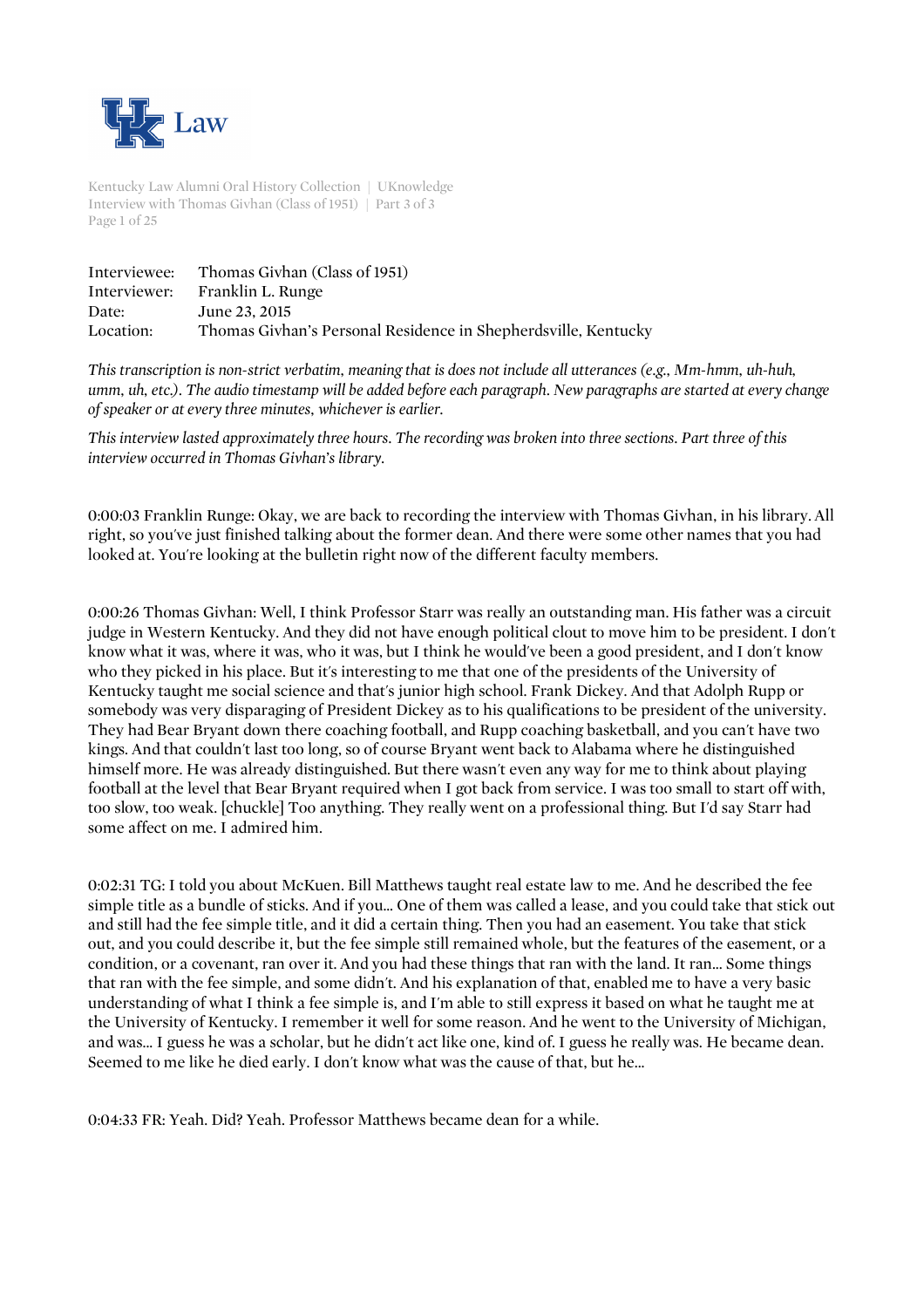

Kentucky Law Alumni Oral History Collection | UKnowledge Interview with Thomas Givhan (Class of 1951) | Part 3 of 3 Page 2 of 25

0:04:37 TG: Yeah.

0:04:39 FR: For a while he served as dean. I don't know when he passed away.

0:04:42 TG: Not while I was there, but...

0:04:45 FR: Yeah, it was after you graduated. He became dean maybe in the late '50s, because at least in 1958, he was dean. I know that.

0:05:06 TG: Well, I don't know when Starr... Does this thing say when they held...

0:05:15 FR: Yeah, let me see. It says, "Dean since September of 1948."

0:05:25 TG: But does it say when he quit?

0:05:27 FR: What's that?

0:05:28 TG: It didn't say in there... Well, he was still dean I guess.

0:05:31 FR: Yeah. He was a professor...

0:05:33 TG: What date was this? Well, this is when I was there. Yeah.

0:05:36 FR: Yeah. He was a professor starting in 1947. Starr was. Starting in 1947. And then in March of 1948, he became... So in 1948, he became a full professor, and then became the dean in September of 1948.

0:06:00 TG: So he was there a year before I got there.

0:06:01 FR: Yeah.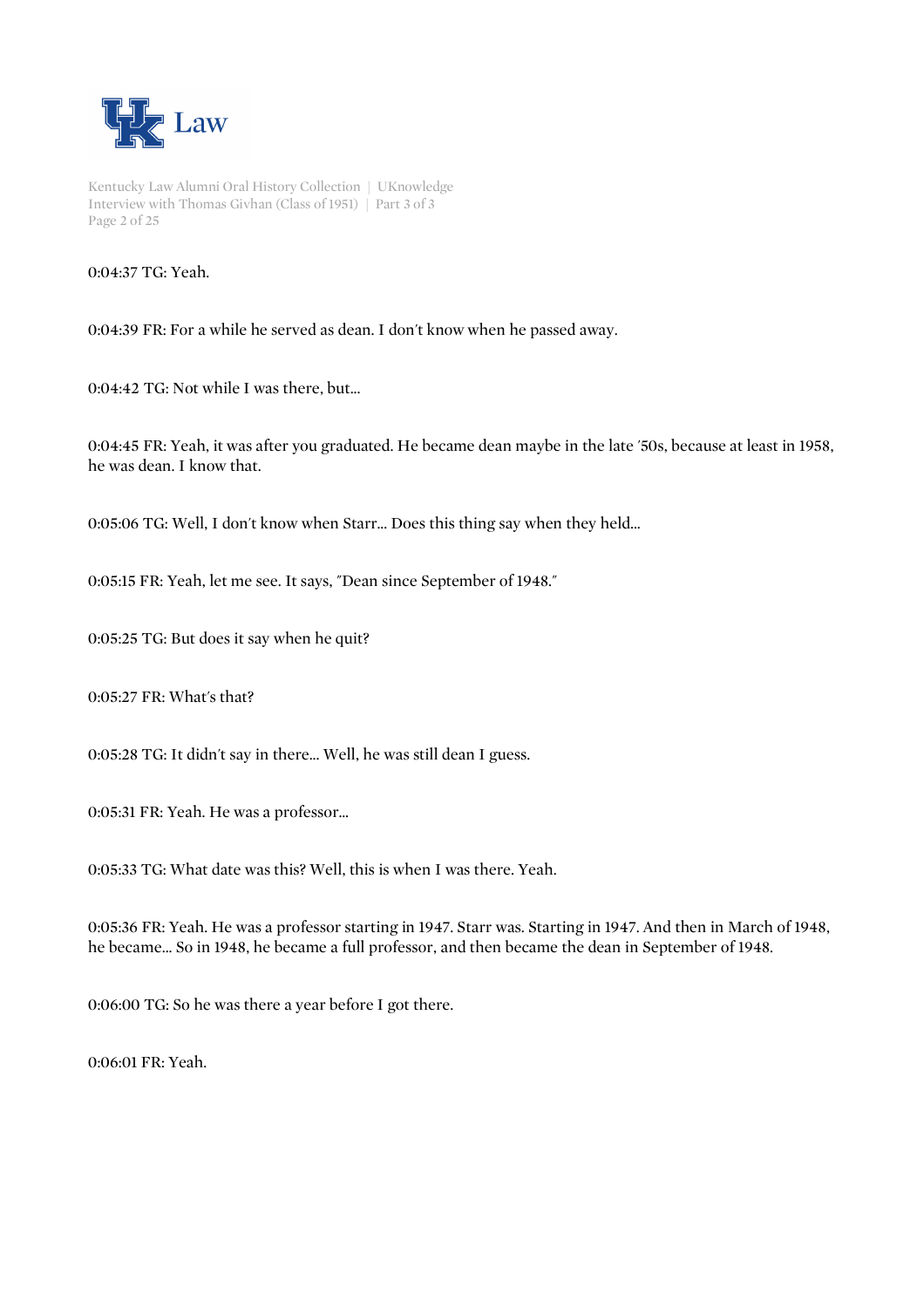

Kentucky Law Alumni Oral History Collection | UKnowledge Interview with Thomas Givhan (Class of 1951) | Part 3 of 3 Page 3 of 25

0:06:04 TG: Well, Professor Hamm, I remember him. He taught Corporations. And he was a nice guy, but he... He never did have a close... He was a nice guy, and he was a pretty good teacher, but I don't think he ever connected much with the student body. But that was just me, he probably connected well with a lot people.

0:06:42 FR: He ended up, I think, being at the law school until about '84, somewhere along that.

0:06:51 TG: But you know, he's a Harvard guy. And they got an air about them. I'm not criticizing it; I'm just describing it... Whiteside taught the States and stuff like that. He did a lot of work with the elderly when he retired. I had a lot of contacts with him. I think he wrote a book on elder law or something. Maybe, revised it two or three times. But he was a... He was a good man, and his wife was right with him on a whole bunch of stuff that they were doing. But he had a hard time... If the hogs was eating him, he'd have a hard time saying, "Sooie." [laughter] Is one way I would describe him. And he and I are good friends, and I'm not criticizing him. His cadence or his ability to make a point, it just kind of went... He was hard to follow in the lecture... But he was one of the best-hearted professors that I ever had, I think.

0:08:31 FR: What type of professor?

0:08:32 TG: Best-hearted. He was a good-hearted guy.

0:08:35 FR: Harding?

0:08:36 TG: Hearted.

0:08:37 FR: Oh, hearted, hearted...

0:08:38 TG: He was a good...

0:08:38 FR: Like good-heart.

0:08:39 TG: Yeah, he was the best-hearted guy, teacher, that I know if I ever had. As far as being kind, he was a kind man in my book. Very finely educated.

0:09:02 FR: If you flip to the next page, you'll see some more that is...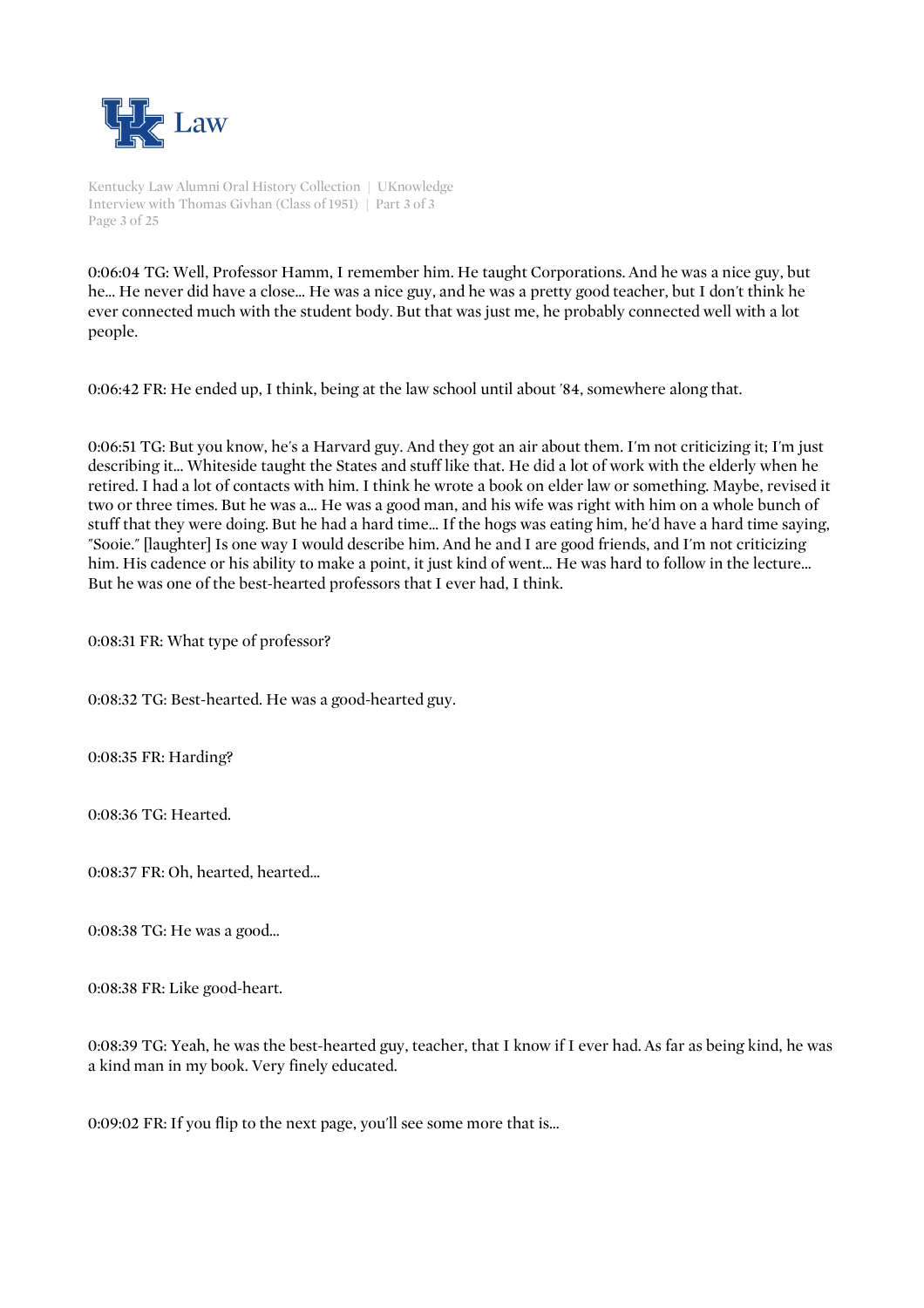

Kentucky Law Alumni Oral History Collection | UKnowledge Interview with Thomas Givhan (Class of 1951) | Part 3 of 3 Page 4 of 25

0:09:06 TG: Alright. Is he the only one... Is all that him? My gosh. I didn't know he... I knew he was pretty well educated, but damn. He brought a lot with him. And then Roy Moreland, well, Roy Moreland was Roy Moreland. He was a different breed of cat. He'd wanna talk to you about sitting down on a river bank, the Kentucky River, on a rock and pondering this negligent homicide. Thinking about it, thinking about it, thinking about it. And I got down here in Bullitt County, I think I sent him... The first time I had a brief in a court of appeals, it was not a very well written document, but I didn't know it wasn't well written 'til I got more information. I sent him a copy of it, and he never did say anything about it. [chuckle] And I was so proud to have a case in The Court of Appeals, and so I sent it to him, and I never did hear anything about it. But...

0:10:27 FR: Was that a criminal case?

0:10:29 TG: I think it was. And I don't know what it was, but I sent him... I think I had a traffic ticket case. You know, you're asking about what a general practitioner does. There was a kid down there named Huff, and he later drove a lot of race cars. He's just out of high school or something, and he was in love with a girl at Lebanon Junction. So he was all the time driving from Shepherdsville to Lebanon Junction at a high rate of speed. And these police catch him, give him tickets and stuff. And he got so many, he tried to get away. So he was going over there to see her... And a State Policeman got after him, and he speeded to Lebanon Junction and got on a road headed... I think, it turned out to be a gravel road, in those days. And he's headed towards Nelson County with this Policeman in hot pursuit. Well, this kid's a good driver, so he takes a sharp turn on his gravel road and the policeman behind him, fails, see, and runs off that road and wrecks that car. And so, he calls ahead and they get state police coming from Bardstown.

0:12:00 TG: And so the kid gets across the Nelson County line, and this policeman intercepts him some way and brings him to bay and gives him a ticket. Or maybe he first he brings him back to where this other guy is. And so this guy that was chasing him gives him a ticket to the Bullitt County Court, that's before we had lawyer judges, so the Bullitt County Court. And then the other guy is sitting there and he just copies everything off of this ticket for speeding and all that and puts it in Nelson County. So, the kid comes in there and so I look at that and I say, "Well, what I gotta do is get this case settled in Bullitt County before they can get a hold of him, and that end it."

0:13:07 TG: So I went over there and got a hold of the county judge and Huff and with minimum fine or something, and pay it. So then I go over to Nelson County and plead double jeopardy, big deals, double jeopardy. And John Tawbers is the county attorney and this guy that's the county judge is not a lawyer, but he's big time UK guy. Nice guy, Sutherland, they ran those flour mills over there and they were wealthy people, but he was county judge and he enjoyed that authority. So the county attorney advised that it was a legal thing and that they had jurisdiction and they could fine him. So they fined him, minimum fine. So I appealed it to the Nelson Circuit Court. Judge Gentry, bless his heart. So he has a force county circuit and he's been fooling me and Bullitt County and we had political differences, and he was always on the other side for no reason with me except he knew the other people.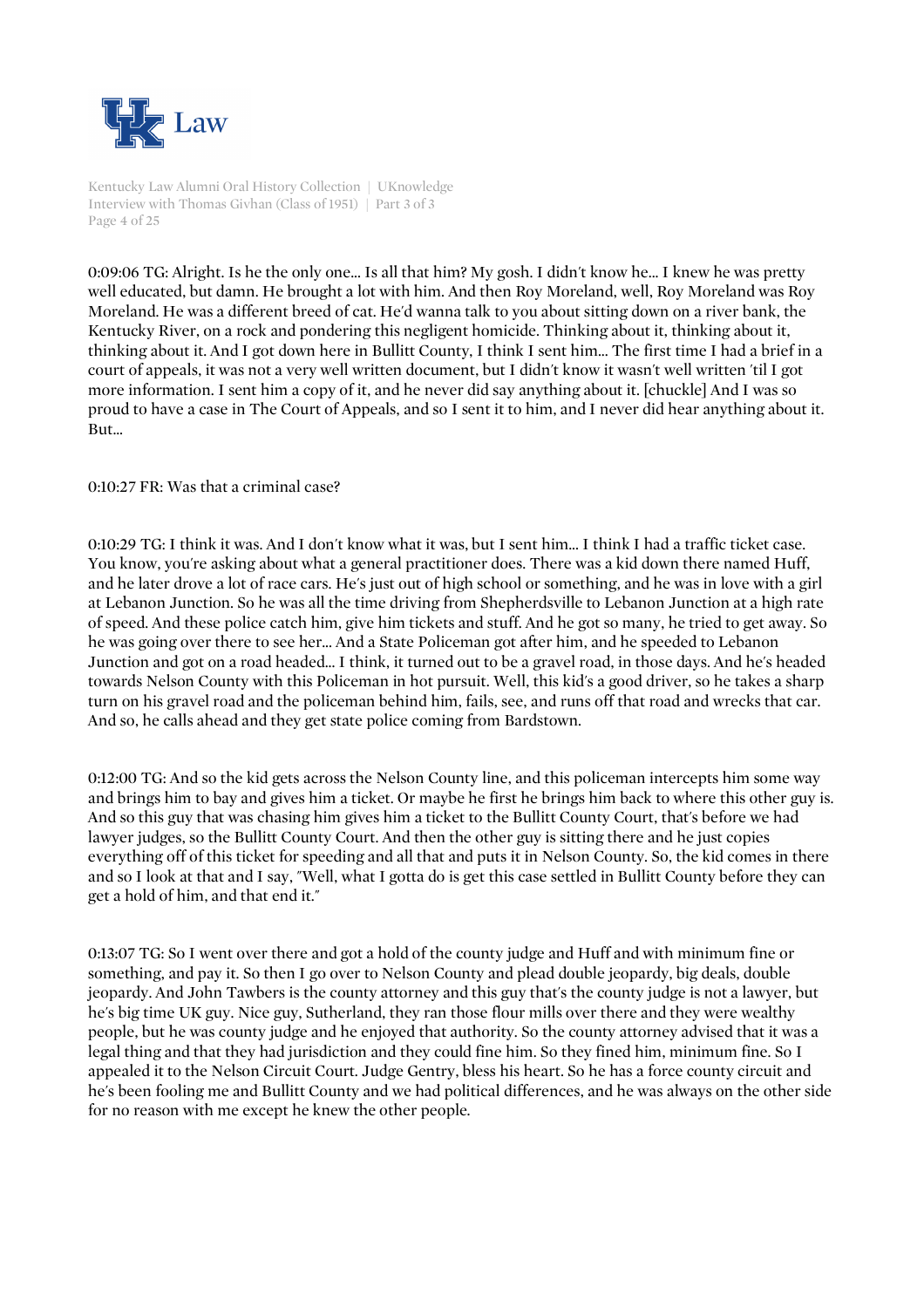

Kentucky Law Alumni Oral History Collection | UKnowledge Interview with Thomas Givhan (Class of 1951) | Part 3 of 3 Page 5 of 25

0:14:33 TG: I come down there to Bullitt County without a kissing cousin or a high school friend. And I wasn't part of the club. So he looks at this, and he's gonna break me from sucking eggs, teach me to... So he fines him \$100 maximum. Well, I appealed that to the Court of Appeals on the grounds of double jeopardy. And the case went to the Court of Appeals and they decided in my favor, but they ruled that it was cruel and inhuman punishment. In my briefs, I said it was only double jeopardy, I shut the door behind me, but they didn't even pay any attention to that but they picked out a constitutional violation. I was a bird dog, I smelt a damn bird that was violating the constitution but my hammer was not hitting on the nail head, according to the Court of Appeals. Then I went back and looked at that double jeopardy some, and my case didn't quite fit that. I don't know why it didn't because when I look at it now, it looks to me like it would have to be double jeopardy. So that might have been what I sent Moore and I was proud as a peacock.

0:16:02 FR: Yeah, that is funny. So, is there any other...

0:16:05 TG: Yeah, let me see on here. Roy Moreland, Frank Murray. Now Frank Murray was the lawyer for the University. He taught me contracts and ethics. The only A I made in law school was with Frank Murray. And there were three of us that got an A. A guy named Bland, who was the best student in the class, he later became a big firm lawyer in Alabama and he got retired and he went back to Adair County and was living on a farm and not a recluse in that country but a recluse from the law. He never attended any function or anything, I never hear of him or see of him on, I don't know if he's still living. But he was really a smart guy, but he was not a friendly guy. And the other one was a good guy and later he practiced law in Western Kentucky and became the United States District Attorney for the Western District of Kentucky and made a name as a scholar for himself. He had a good life and did well.

0:17:39 TG: I don't remember Nelson. Paul Oberst taught me constitutional law. Oberst was an extreme liberal, he and his wife. They were active with this group in Louisville that were, turned out... Were not Communists. Or they might have been Communists but they weren't trying to overthrow, violate a law in America, and they tried to do something in the mountains, and they persecuted the hell out of them. Tried them in federal court and did everything. And Oberst was... Tendencies went that way. He was always for this extreme liberal side of the Democrat party, and I'm for the... Was for some of that, but not near as...

0:18:37 FR: How was he in class as far as... Did he have a good... Was he a good lecturer, or?

0:18:44 TG: I think that his style appealed to a lot of people. It didn't appeal too much to me, but he... His mannerisms and all, it didn't. He was... I don't know if it wasn't too refined exactly, but it was different. It was not a homely type of trying to lecture somebody down at the grassroots and bring it out. When Murray was a lecturer, they laughed at me. He was telling some story about Lexington and how it was going and this dump that I told you about that was over there. And he mentioned that and I was so engrossed in what he was saying, I said, "I remember that." And all these guys that weren't from Lexington they're saying, they looked around and they laughed me out of the damn classroom, almost. I'm right... [chuckle] "Well, I remember that." I just... It was spontaneous and he had a shakely... Take his finger and do like that.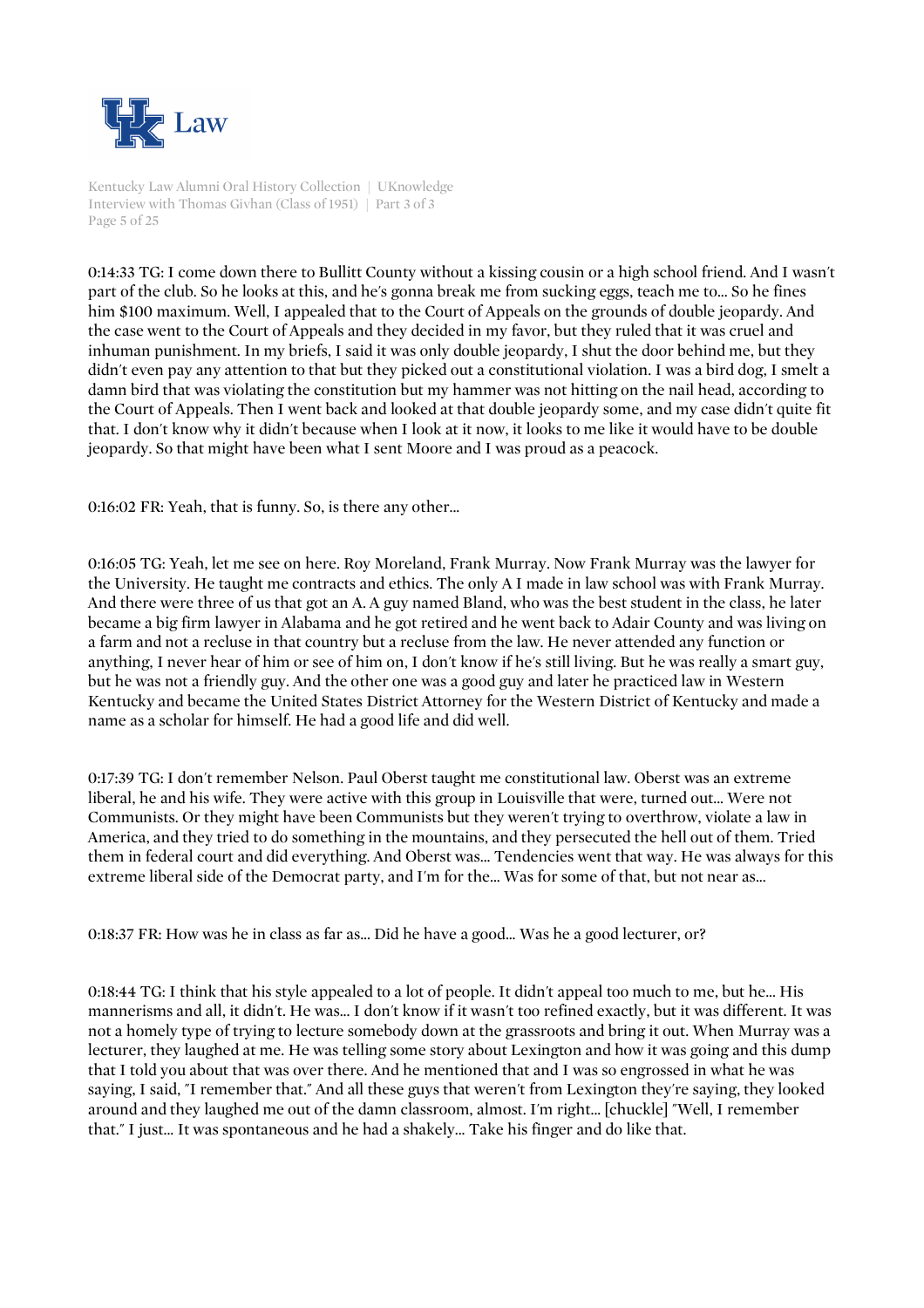

Kentucky Law Alumni Oral History Collection | UKnowledge Interview with Thomas Givhan (Class of 1951) | Part 3 of 3 Page 6 of 25

0:20:08 TG: And that other judge, besides Stevens, and I'm not calling his name. He used to imitate Murray. Every time we'd go anywhere around the group, why they'd call on him, and he was really good at imitating Murray's calls. Well, he... I was having a little hard time there in that school, and he said... I can't think what he called me or whether he even named me. He said, "You are gonna be able to be a good lawyer, but you gotta get out of this law school to do it." And he says, "Don't quit trying." And I had watched him and we had conversations different times and stuff and I can remember sometimes almost verbatim what he said. And so when I started being financially successful, I think I'm the one that started a fund up there for him, I'm not sure, but I know I create... I made a thing up there and I kept giving money every year for a long time. And finally, they said that I was a fellow. Well, I guess I gave them \$10,000 or so. I think that's what it cost to be a fellow then, a jolly good fellow. [laughter] And Dorothy Salmon... I haven't gotten to Dorothy Salmon, but I see her on here. And she was that librarian and she just had a way about her of being a friendly, helpful person. I don't know, you didn't feel like there was any meanness in her, and she tried to help and then I made a B in her class. I'm not gotta tell you about these other grades, but I...

[laughter]

0:22:34 FR: I guess she taught research to students?

0:22:36 TG: Taught research and that kinda intrigued me, and I can't do this computer research, but I can beat these people time wise on finding something almost every time except we got a secretary down there that graduated from law school but can't pass the bar. She can't pass the... She passes the bar, but she can't pass that national test or is that some... Of course I didn't have to take that, they just seem to have... People seemed to have more trouble with that. That anything...

0:23:22 FR: Like the multiple choice questions...

0:23:23 TG: Yeah the multiple...

0:23:24 FR: Yeah, it's called the Multi-state Bar Examination, the MBE, which is...

0:23:30 TG: And I guess it's a standard...

0:23:32 FR: Yes, across the country.

0:23:34 TG: Every state, I guess every state uses it now.

0:23:37 FR: Pretty much I think.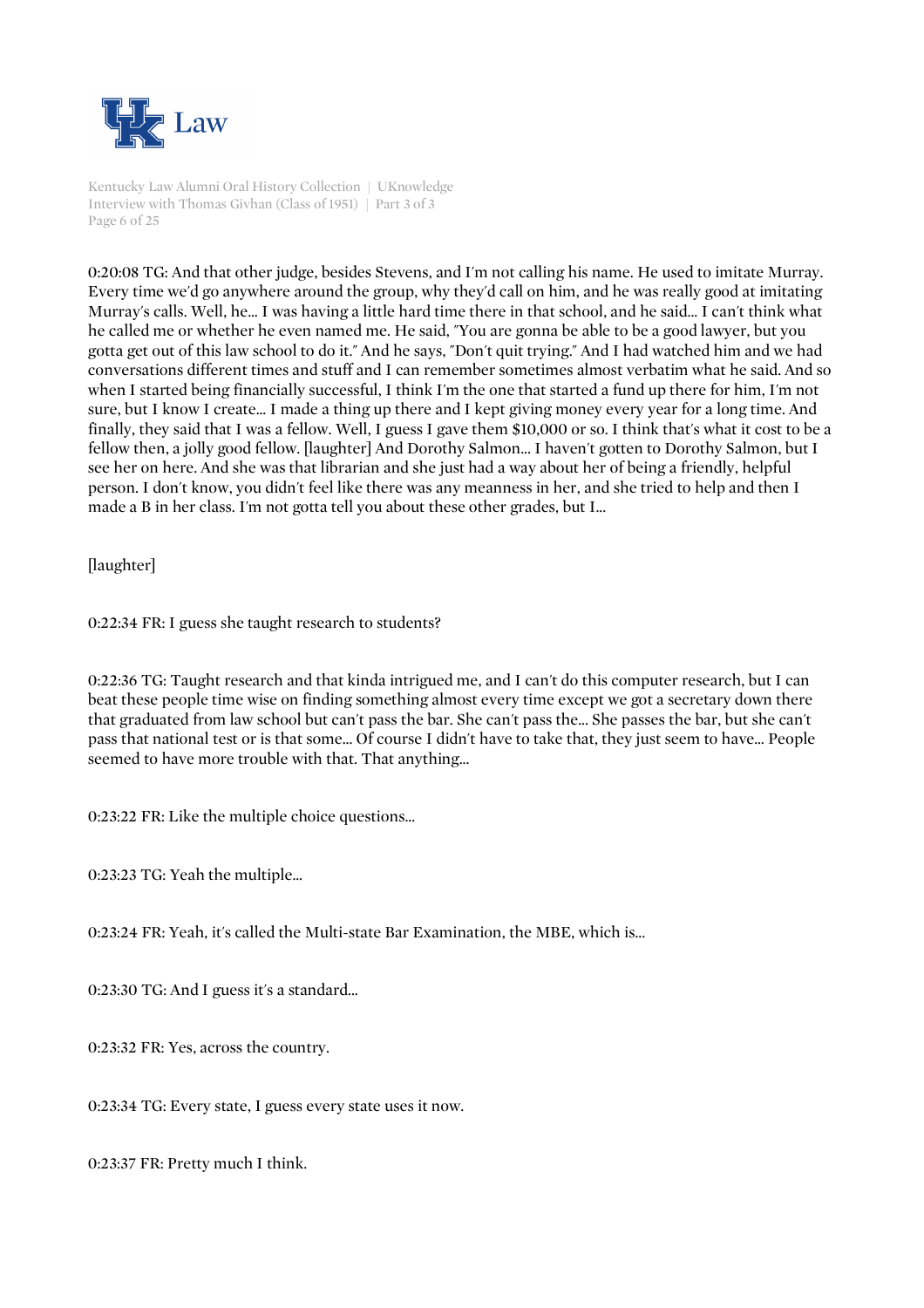

Kentucky Law Alumni Oral History Collection | UKnowledge Interview with Thomas Givhan (Class of 1951) | Part 3 of 3 Page 7 of 25

0:23:39 TG: Wow, people out there you can't, when they flunk it, is that what's doing it to their emotion or...

0:23:45 FR: Well, fortunately, we have a very high bar passage rate at U of K, our students are... I think last year was at 93%. So would you figure... It's pretty good...

0:23:58 TG: I'd say yes, really good but U of L was 70% or something at one time, I don't know.

0:24:04 FR: Yeah. So I mean yeah, so you had Dorothy, she taught you and you studied in the library. Did you ever work in the library at all?

0:24:17 TG: No.

0:24:17 FR: No, just studied there with her?

0:24:18 TG: Yeah.

0:24:19 FR: And she was... Did she have any sort of funny mannerisms or?

0:24:26 TG: Well, she was an attractive woman to me. And I don't know if she was dating anybody. I can't remember. I know she was single. And after I got out of law school, I would see her. I saw her down in the state capital one time and stopped and talked to her, and she seemed to be interested in how I was getting along, and about my practice, and about the family, and all that. And she was a person of good will, is what I'd call it. And she had an interest in the students. And never was a time that she, whenever you wanted to stop and ask her about something, or try to talk to her, that she wouldn't be available to talk to you. She was a tender side. Some of those people in that law school seemed like that they didn't want you to pass. I mean, I can't name a professor that acted that way, but there was a feeling that some of these guys just didn't want you to pass. Bill Rivers, was that fellow's name that became United States District Attorney.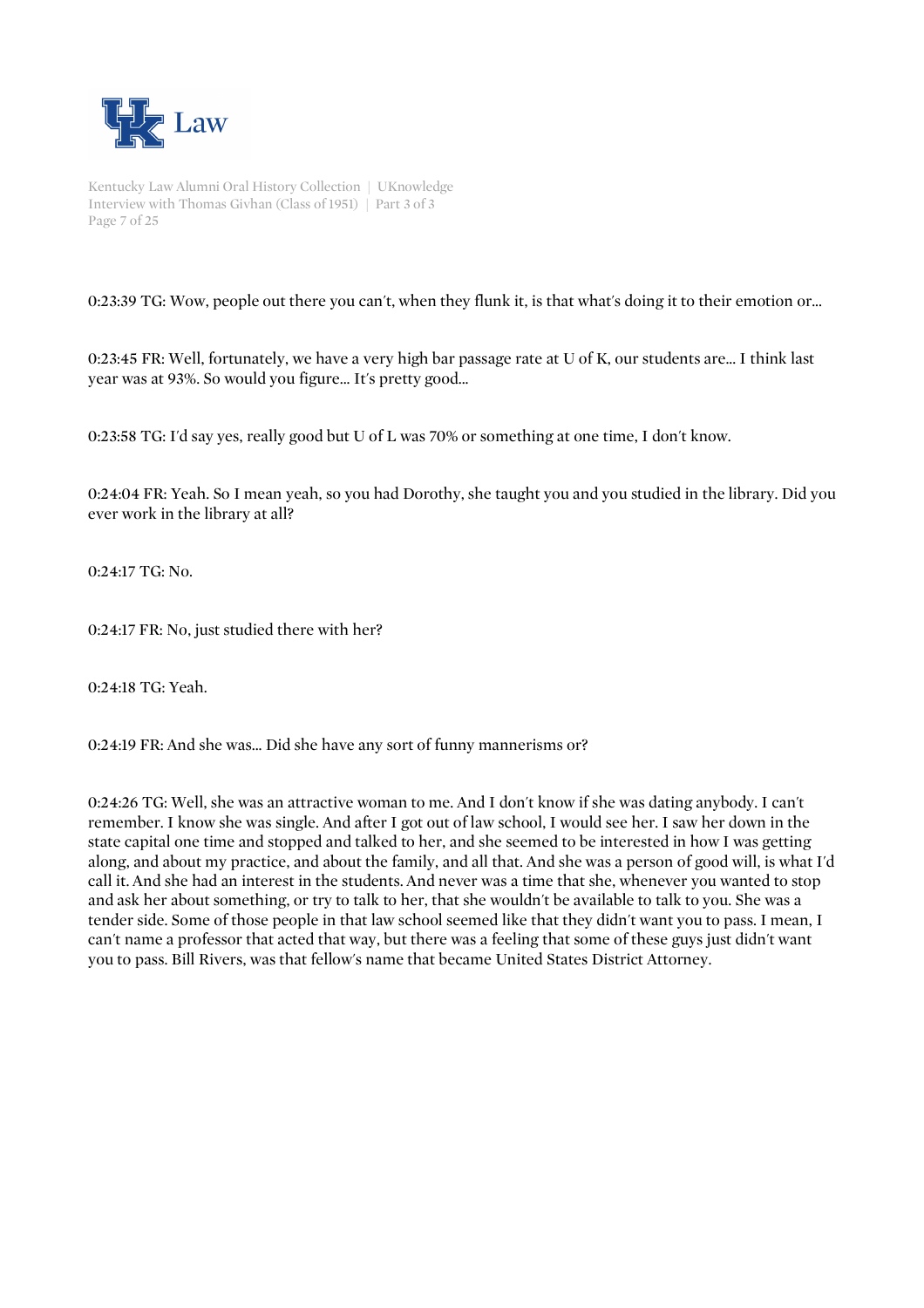

Kentucky Law Alumni Oral History Collection | UKnowledge Interview with Thomas Givhan (Class of 1951) | Part 3 of 3 Page 8 of 25

0:26:00 TG: I think he... Moreland or somebody had a question on an exam about notice, involving a real estate deal. When you recorded... When you file a deed in a courthouse, it doesn't do anything for its validity but it gives constructive notice to the world about what it says, and who's first, and all that. And the way he graded that paper, he didn't allow that actual notice would beat the constructive notice. If you could prove somebody knew it, then the fact that the constructive notice is in there, the timing would relate back to the first thing, but you had to prove it. No, the guy that did that was Red, and he was from London, and he was a firebrand. He got in all kinds of fights and stuff all the time. Was that mountaineer guy and he had that red hair. And he was nice enough but you tried to tell him something about the law and it'd be boom, boom, boom, boom. About two or three passes on these words, and hell, he's ready to fight, and did. I think he had two or three fights. What was his name? I liked him.

0:27:51 FR: He'd fight law students?

0:27:52 TG: Fight anybody.

0:27:53 FR: Fight anybody?

0:27:53 TG: Yeah.

0:27:54 FR: So if he got...

0:27:55 TG: He got out there [inaudible]. I think, or someplace, and he got in a damn fight.

0:27:58 FR: So if he didn't like what you had to say in class, he'd fight you?

0:28:02 TG: Well, I don't think it went that far, but if you got to debating what was in class and then it just kept going and you smarted off at him and he thought you was looking down on him, he had this personality that he was not gonna... He was aggressive, and I don't know exactly how to describe it other than that, but he would fight you. And so when Moreland, he didn't like Moreland, so when Moreland graded him down on that, he took it up and Moreland they had a heated discussion and then later on, the next day Moreland came back and said, "you're right." Now, I think I've got it right, about it was a question on this notice.

0:29:01 FR: Notice, the actual versus constructive?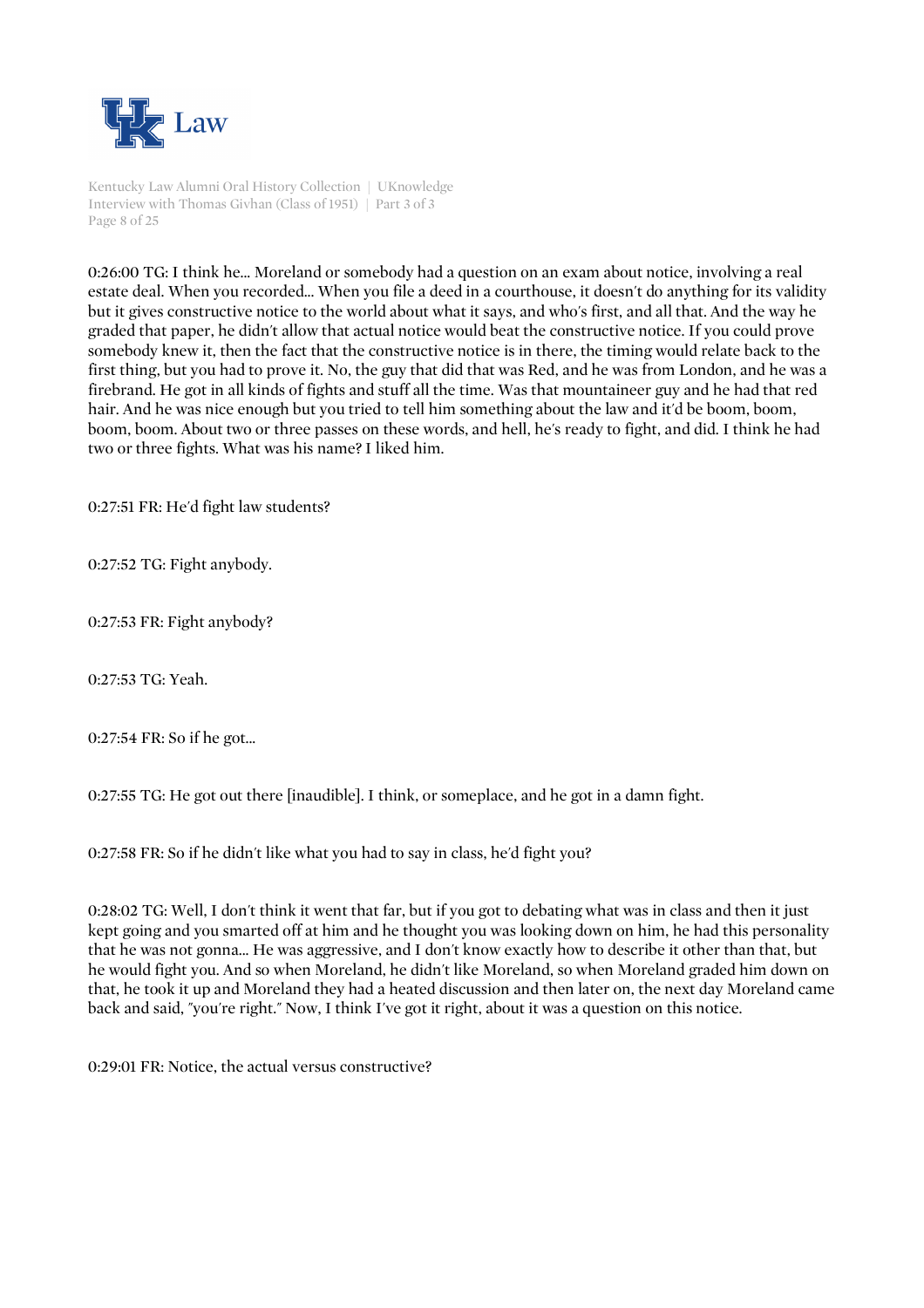

Kentucky Law Alumni Oral History Collection | UKnowledge Interview with Thomas Givhan (Class of 1951) | Part 3 of 3 Page 9 of 25

0:29:03 TG: Yeah. But how in the hell would I remember that or why would I remember that. Nelson, Oberst, but you know he was a good guy. Scott Reed, Scott Reed I knew him somehow he was my high school football coach, lived in the basement that department has on the corner of High Street and Rose. Scott Reed and his mother either lived in that apartment building or one right around the corner, and he was county attorney of Fayette County. And somehow the connection through Coach Heber, I knew about Scott Reed. He taught me.

0:30:01 TG: Says in the summer of '49, part time summer of '49. I don't see how he could have taught me, but somehow he taught me, I thought, Procedure. But I knew him from before I was in the university, some way. He got his LLB in '44 at the University of Kentucky, but that's when I graduated from my high school... Practicing in Lexington since '44. Well, somehow I thought... And he was county attorney, I guess... But he was on the Court of Appeals when I was in the General Assembly, and he and my past relationship with him was excellent. And you just had to be careful around him. If you said anything about him being short, he'd cut you. He could not take anything about anybody saying he's short, and some people would want to do that. I don't know why people do that, but I can assure you it's a mistake to try to do that with him. So when I worked pretty closely with him and 1nineten hundred in the...

0:31:58 FR: Do you think he ever did cut anybody?

0:32:01 TG: Well, not physically with a knife, but yeah, he'd cut you on something.

0:32:06 FR: Oh, okay. I was just curious. I was like...

0:32:08 TG: I think he'd carry...

0:32:11 FR: He'd carry a grudge?

0:32:12 TG: Yeah.

0:32:13 FR: Yeah?

0:32:17 TG: Yeah, if you... But mostly, it would be about if you was demeaning him, if he thought you were demeaning him some way. He had this complex about his height, and I don't know if it went other ways or not, but if you maybe embarrassed him on an intellectual point or something and made a remark, he'd hold it. But I don't know, I can't think of any specific instance where he decided a case against somebody or something unjustly. But if, you know, on an outside political thing, you might have trouble over that.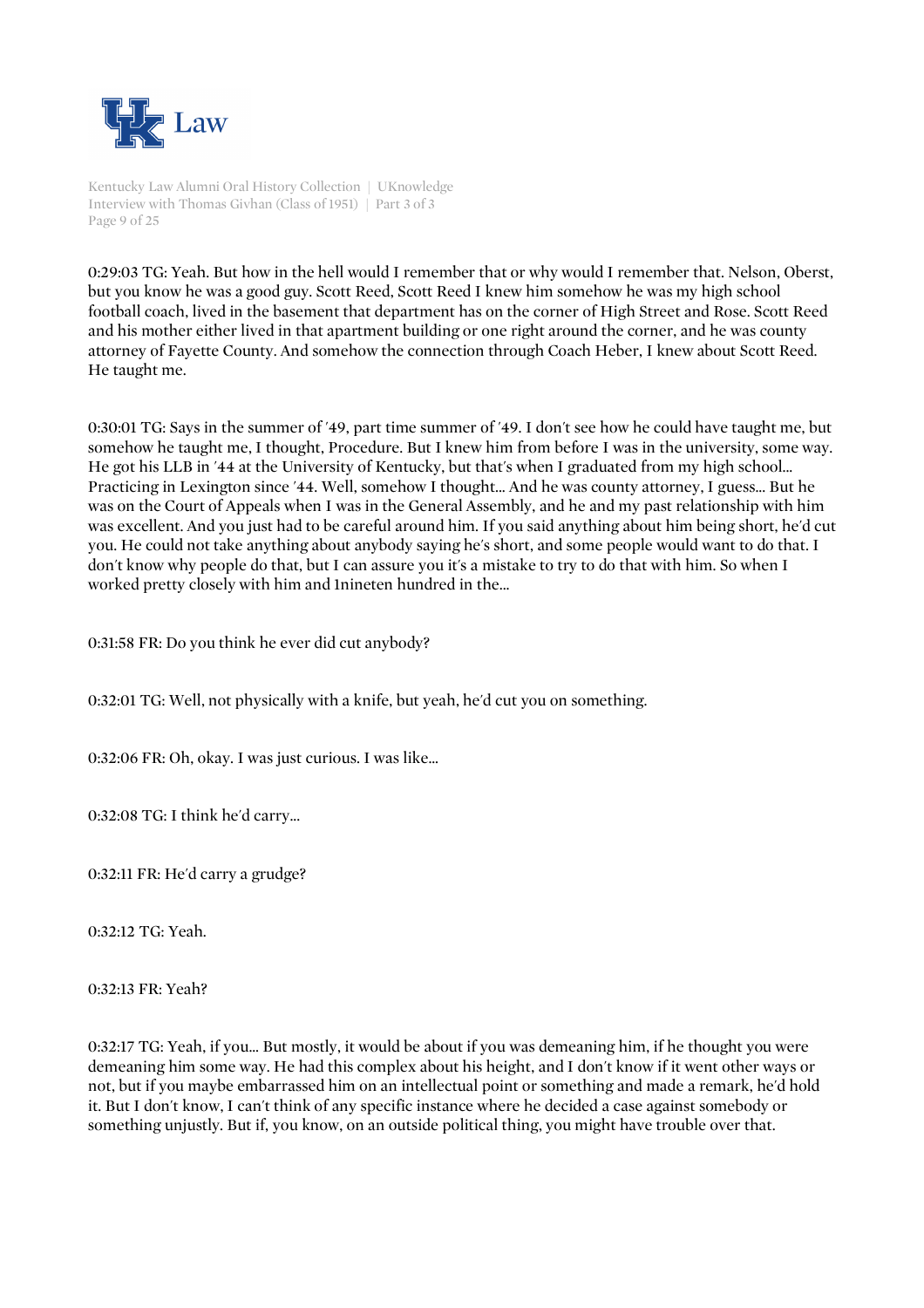

Kentucky Law Alumni Oral History Collection | UKnowledge Interview with Thomas Givhan (Class of 1951) | Part 3 of 3 Page 10 of 25

0:33:14 TG: But we worked very closely on this constitutional reform thing. And I tried to get him to wear his robe, when the first time that he addressed the General Assembly and presented a judicial budget. Now, I don't know how that works still, what in the hell good does it make if the Chief Justice can present a budget and then can't enforce it? He presents a budget, but apparently the General Assembly won't adopt the budget he presents. And they got people working in the judicial system: Unmarried mothers on food stamps. The salaries are so low that they are poverty stricken and have to take food stamps. There's something wrong with a system that does that.

0:34:18 TG: And of course, Scott's long gone. And this Chief Justice we've got now is not very effective in trying to deal with the General Assembly, I think. I don't, he can't... On his budgets and stuff. But he won't fight, he won't get up there and go toe-to-toe with them. He wants everything to stay peaceful and cover up, cover up, cover up. We got a daggone circuit clerk down there that was fanny-patting his help, and he was doing a lot of stuff that was crooked and semi-crooked, and they catch him and catch him. And if they ever did anything to him, it was a private reprimand, but we don't know the [inaudible] clerks. You know they work for the circuit clerk or clerks, and those clerks down there were filing complaints against him. One of these girls was a lawyer, and she filed a complaint against him over some sexual advances or something. Never heard anything. Judicial retirement removal commission, is just... It never did anything.

0:35:36 FR: Could you... I have another question, just back at the College of Law, do you remember any students that were women during your time there?

0:35:46 TG: Only one.

0:35:49 FR: Do you remember who she was?

0:35:52 TG: Virginia Burbank, I think was there when I was there. And there was a woman. In my class there was only one, and she married a guy named Charlie something, and they were from Somerset. He was a good lawyer. I'd see 'em together all the time at these bar meetings and things.

0:36:25 FR: Was she accepted by the other students? More than you...

0:36:31 TG: Well, I can't think of any discrimination that might have occurred against her, but I think that it was a whispering thing you know. The guys, some of these guys always had this thing about women, dumb women, or women that were this, that or the other thing. But I don't think there was... I couldn't see that being put down on her too much. But his name was Charlie, I can't think of it. They were down there in Somerset. He was County Attorney down there I think one of the times when I was.

0:37:34 FR: You kind of mentioned a little bit about grading. Do you think the grading was fair?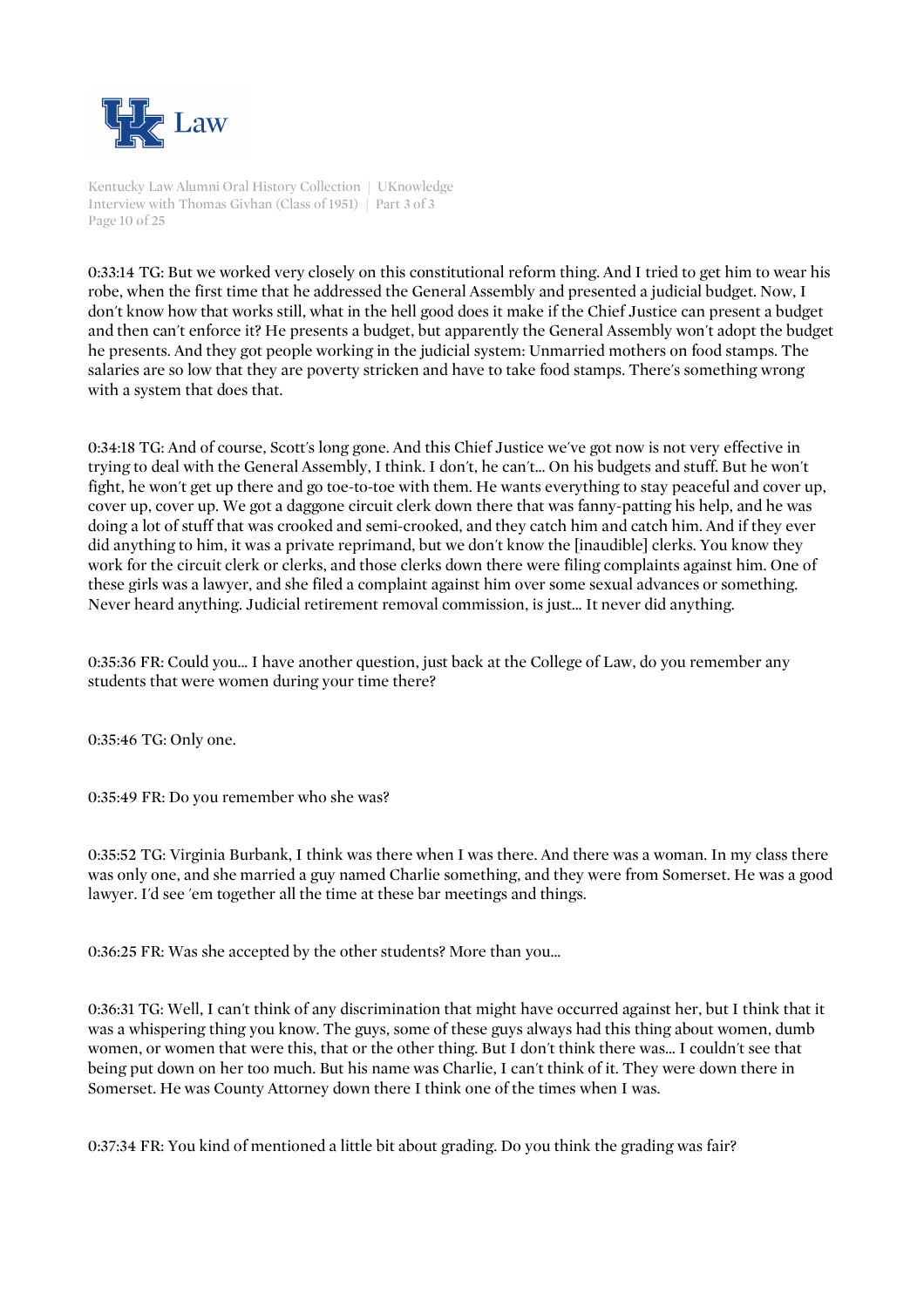

Kentucky Law Alumni Oral History Collection | UKnowledge Interview with Thomas Givhan (Class of 1951) | Part 3 of 3 Page 11 of 25

#### 0:37:40 TG: At UK?

0:37:41 FR: At the College of Law, yeah.

0:37:44 TG: As far as I know, it was. I don't know. There was a guy that was in that class that was a military guy, Air Force, and smart, and he ended up not passing the bar. And I thought that was odd. He made real good grades. But that wouldn't be anything the school was doing.

0:38:29 FR: The old building then, it was the Lafferty Hall. Did you all like that school building? I mean, did you think it was a nice building to go to school in?

0:38:38 TG: Well, I don't know if I thought about it one way or the other.

0:38:41 FR: Just was the way it was?

0:38:42 TG: It was right there close to that library, and I liked that library. [chuckle]

0:38:47 FR: Did you go across the way to the other library, which I get was at that time, was it the King Library?

0:38:53 TG: No, it was named another name...

0:38:55 FR: Another name?

0:38:55 TG: Before King.

0:38:57 FR: So did you study more at the other library? Or did you study at the law school?

0:39:02 TG: I studied more at the law school...

0:39:04 FR: At the law school.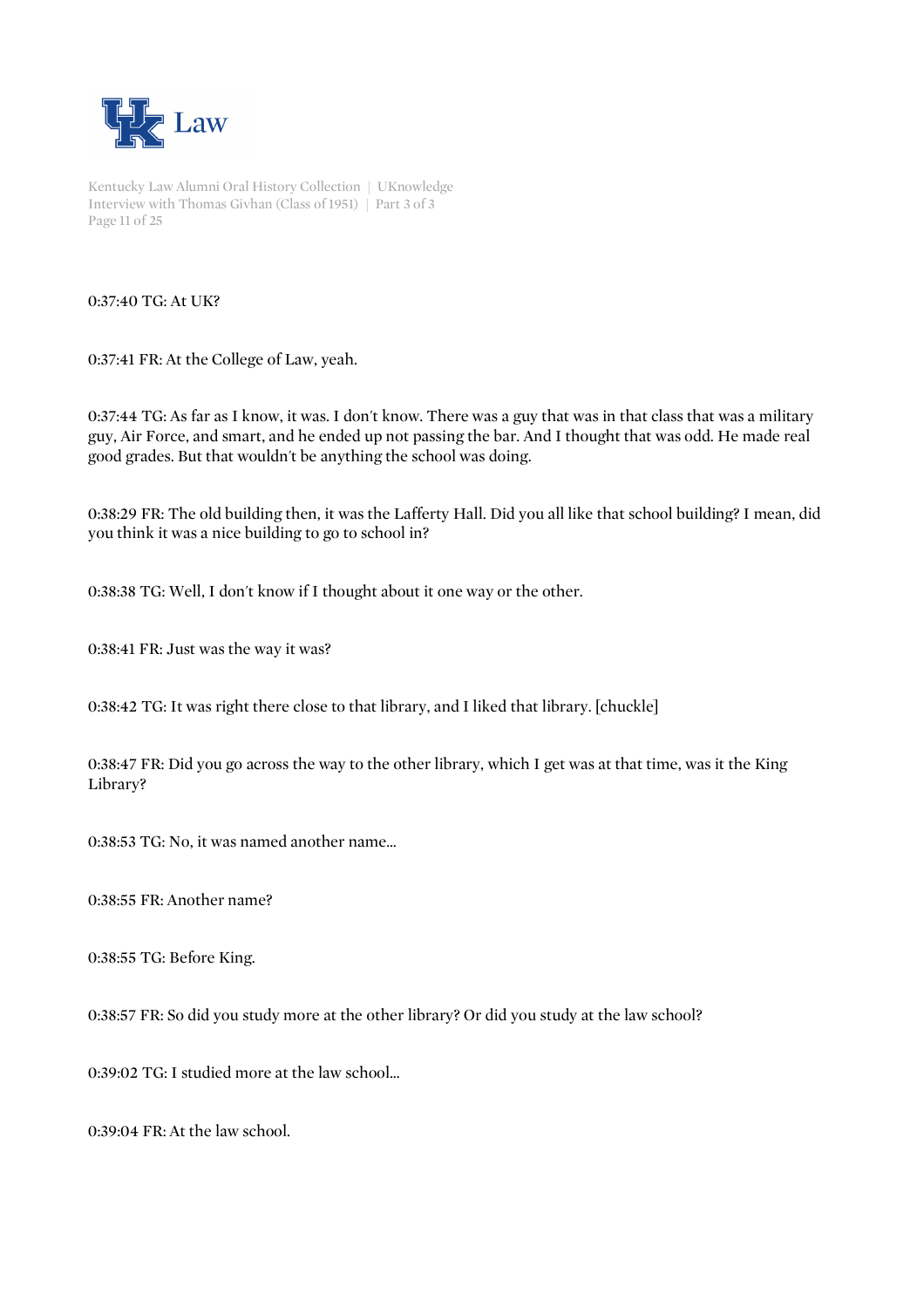

Kentucky Law Alumni Oral History Collection | UKnowledge Interview with Thomas Givhan (Class of 1951) | Part 3 of 3 Page 12 of 25

## 0:39:05 TG: And at home. I was in that other library when I was an undergraduate quite a bit.

0:39:16 FR: So, did you have sort of a trial practice class that... Did you like that? Or do you remember?

0:39:26 TG: I've always liked public speaking and I had ability, apparently, to speak contemporaneously. And I could... I don't know, in high school I'd had that. And they'd turned around... When they had somebody that they'd wanna presenter somewhere to represent some thing with a kid, well, they sent me a lot of times, in high school. The YMCA had a program for young people. And they sent groups of young men to conferences on developing personality and morality and stuff. And so, they had a Hi-Y Club, I think. And so we took part in the High Y activities. And we had a guy... There was a little group of us, and there was a guy named Huffman, and he wanted to be a High Y, had to be a YMCA director in life. So, when we went to these different conferences, they always elected a president or something, a chairman or something to run it. Because it was about vote. Well, these guys that I was with, hell, we was interested in politics, this voting stuff was right up our alley all the time. So, every time we went any place like that, hell, we'd pick out the ugliest girl there and take 'em out and drive, [chuckle] and get 'em lined up on a vote.

[chuckle]

0:41:44 TG: I mean, all kinds of stuff to win these damn votes. So, we come back and the Lions Club, or the Chamber of Commerce would fund these things.

0:42:00 TG: When we came back, we had to go down and report what we did that would justify their money. We went up on Wisconsin to some place and got going and had a hell of a race to get this guy elected. [chuckle] We lined up all these women. We did everything and in the end we brought the bacon home again. And we had three or four of these things that we never lost one really. So they... Mr. Micks was the director of YMCA. And he lined up [inaudible] Robinson, my good friend, registrar to the College of Pharmacy in Louisville. And later became a... He had a masters degree in business, and his undergraduate up from Kentucky and went to U of L Law School. We were called and went down and made a speech. Well, I got up first and I started telling them how we did this. And they got to laugh. And hell, I got cranked up and I just... [chuckle] extemporaneous, hell I just told it like it was. And they liked to die laughing on it. Robinson gets up to make his speech and he says, "That's the last damn time I'm gonna follow you." [laughter] I'm walking out, and there's a guy named Adams that was the county judge of Fayette County. And when I went out by him, he said, "Young man, you need to be a lawyer." That's the first time I remember anybody ever saying to me I ought to be a lawyer. But my explanation of that thing in Wisconsin, he thought my ability to speak, apparently, would make me a good lawyer. And I guess it has. I don't know that. I know we win a lot more cases than we lose.

0:44:24 FR: Yeah, that is correct.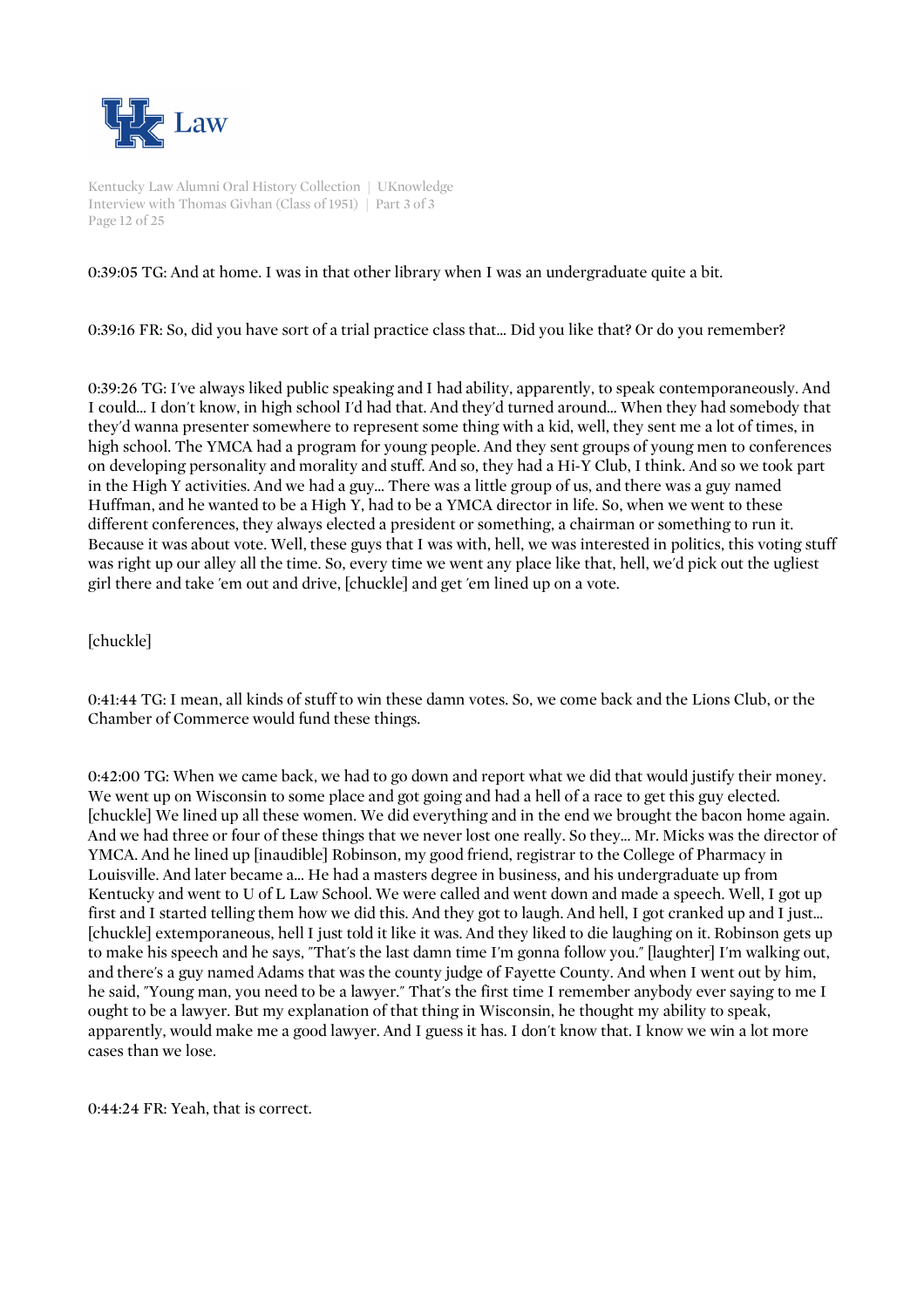

Kentucky Law Alumni Oral History Collection | UKnowledge Interview with Thomas Givhan (Class of 1951) | Part 3 of 3 Page 13 of 25

0:44:25 TG: And I say it in a proud way, John and I are both, have AV ratings with Martindale and Hubbell, are the only two. There might be one more lately but for years, we were the only two A rated lawyers in Bullitt County. And that made me proud. And Lisa, there were three of us, that was maybe one of the few law firms in Kentucky that every member was rated A.

0:45:01 FR: What did, putting a capstone on the idea of being at the College of Law, what did it mean for you to get your degree from the University of Kentucky College of Law in broad strokes?

0:45:18 TG: Well, it made my family extremely proud. And so when you do something that you please your whole family, I mean from top to bottom, and I mean it's deep. And that gave me a large measure of satisfaction, for them to brag on me. My father said to me after I got out of law school... Some problem came up with the... My mother had eight siblings and there was always something coming up in the family. Well, instead of one of those eight being the go-to guy, it turns out that the go-to guy is my daddy. So all his married life, all these people with weird family bull, they're coming to him. And he had a wisdom about him about solving those kind of problems and stuff.

0:46:35 TG: Something came up and he's talking to me and he couldn't figure it out. And he said, "Son, you've passed me in this education now so far, I don't know. You're bound to know more about this than I do." And I didn't realize 'til he died how much I was dependent on him and everybody going there. And all at once, I'm the go-to guy. And making that step in life, you don't even see it coming. And now everybody's dead almost but me, so I'm not the go-to guy with the family anymore. There's not enough of 'em around. I don't know what the ones that's cousins that's out scattered around, but Uncle Billy had his peculiarities. He and those daggone veterinarians, get on an airplane and they fly to Cuba, before Castro. They'd make all this money on these horses. And bam, they're down there in Cuba, wine, women, and song, let the good times roll, [chuckle] shooting crap, all that. And when...

0:47:55 FR: Wow.

0:47:55 TG: When Castro came in there and busted that up, if Uncle Billy could've put a pistol on Castro, he'd have killed him. He was really upset by that. He was a cigar smoking, liquor drinking, woman chasing guy and had a good life, but he did a lot of good stuff for people. He was a people person.

0:48:22 FR: So you said that he did the... He was a tax... He was an accountant and he did the taxes for his people, and told you to kinda got to Iowa state. That was that guy?

0:48:31 TG: Oh yeah, he didn't kinda tell me. He told me that's what to do, and hell, I was dumb enough to take his advice.

0:48:39 FR: Yeah.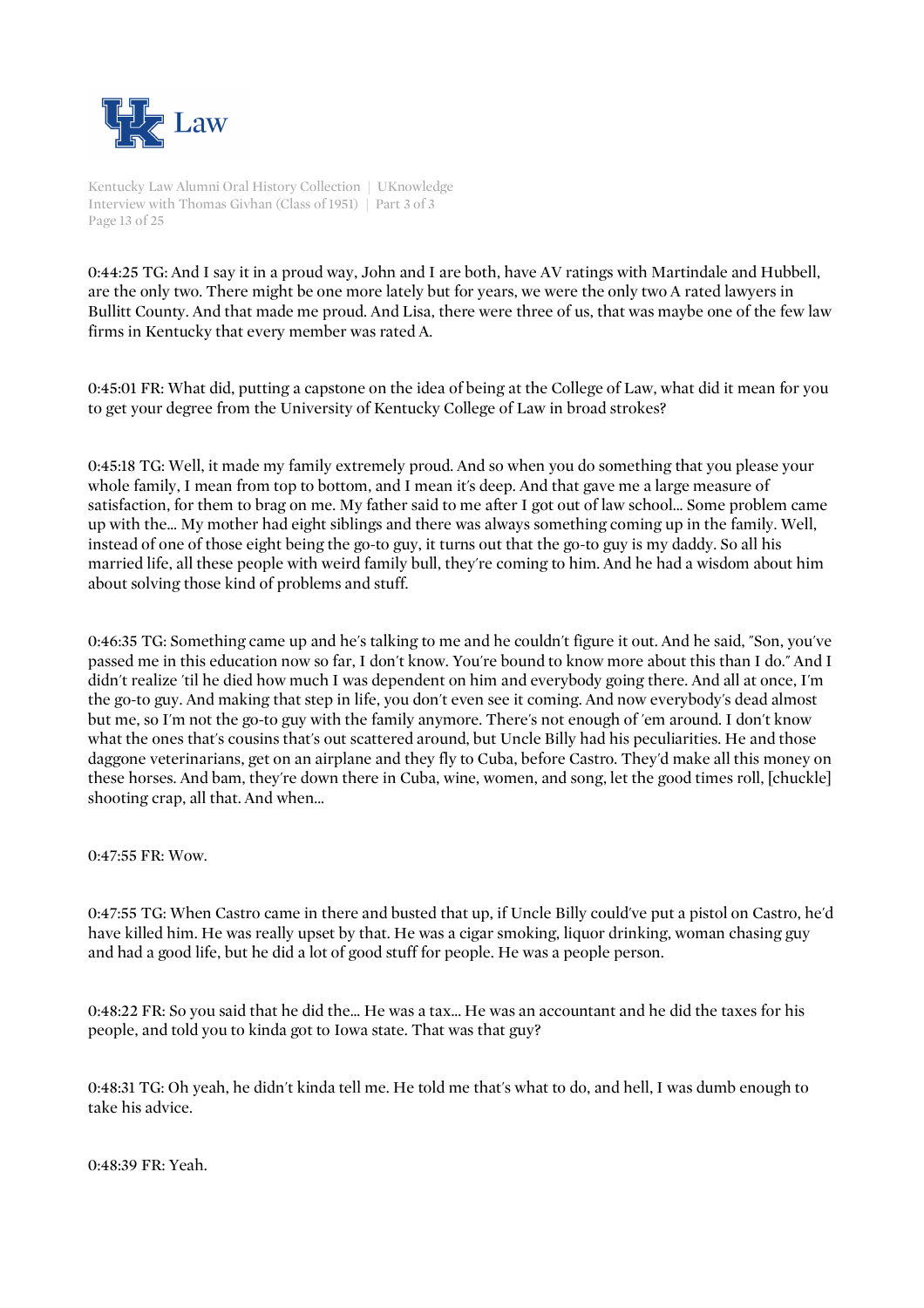

Kentucky Law Alumni Oral History Collection | UKnowledge Interview with Thomas Givhan (Class of 1951) | Part 3 of 3 Page 14 of 25

0:48:40 TG: I hadn't gotten to the point then where I could make these decisions and analyze something and make good decision. But I always had an interest in agriculture some way, I don't know why. And then land, I got a sense about land and... I think it must be in the genes. My father didn't have any interest in it. But a lot of my people did, ancestors. Having the honor to be from UK and to get to have a law degree from UK, a lot of people out in the state think that that's a bigger thing than having one from U of L. And that's pretty nice. Now you get down around Louisville, they don't want to admit it, but I noticed that and it makes me be proud to be accepted as a lawyer with that addition to your reputation or whatever you want to call it. And then I look back on those professors, like Dr. Murray, and Dorothy Salmon, and Dean Starr, well, all of them, really. They did good jobs. Now, Starr, you know, Matthew, not Matthews. What's the guy, that couldn't... Speaking... He's the most educated guy in here?

0:50:34 FR: Whiteside?

0:50:35 TG: Whiteside. Whiteside. How could you not love Whiteside?

0:50:40 FR: Yeah.

0:50:41 TG: If you know anything about people and his wife and his interest and what he would do. And when you'd talk to him, his body language, he'd get excited about something good. And he was enthusiastic. And I had more personal contact with him after law school than any of these others. I had a guy named Reeves that taught government in the undergraduate school, and his brother was the... Wrote the revenue code for Guam and was the head of the tax department in Kentucky, he knew all about that stuff. And he was interested in... When he retired from UK, he became a lobbyist for the elderly. This at the time I'm in Frankfort. And so he's down there now. At that time, he was down there lobbying the heck out of me for these older people at a time I didn't realize I was getting old. But everything he asked me to do, I jumped on there and tried to do. He was always asking the right thing. He wasn't trying to get something crooked or something that wasn't right.

0:52:06 FR: Yeah.

0:52:06 TG: And so I had a lot of contact with him, and he had an influence on me, then he had some influence on Lisa. She was going around on these things on estates as a high school stuff and you get elected president of this or that, and he had a chance to put somebody somewhere he'd help her. And I appreciated that.

0:52:36 FR: Yeah. I think someone's here.

0:52:38 Lisa Spainhour: Hello?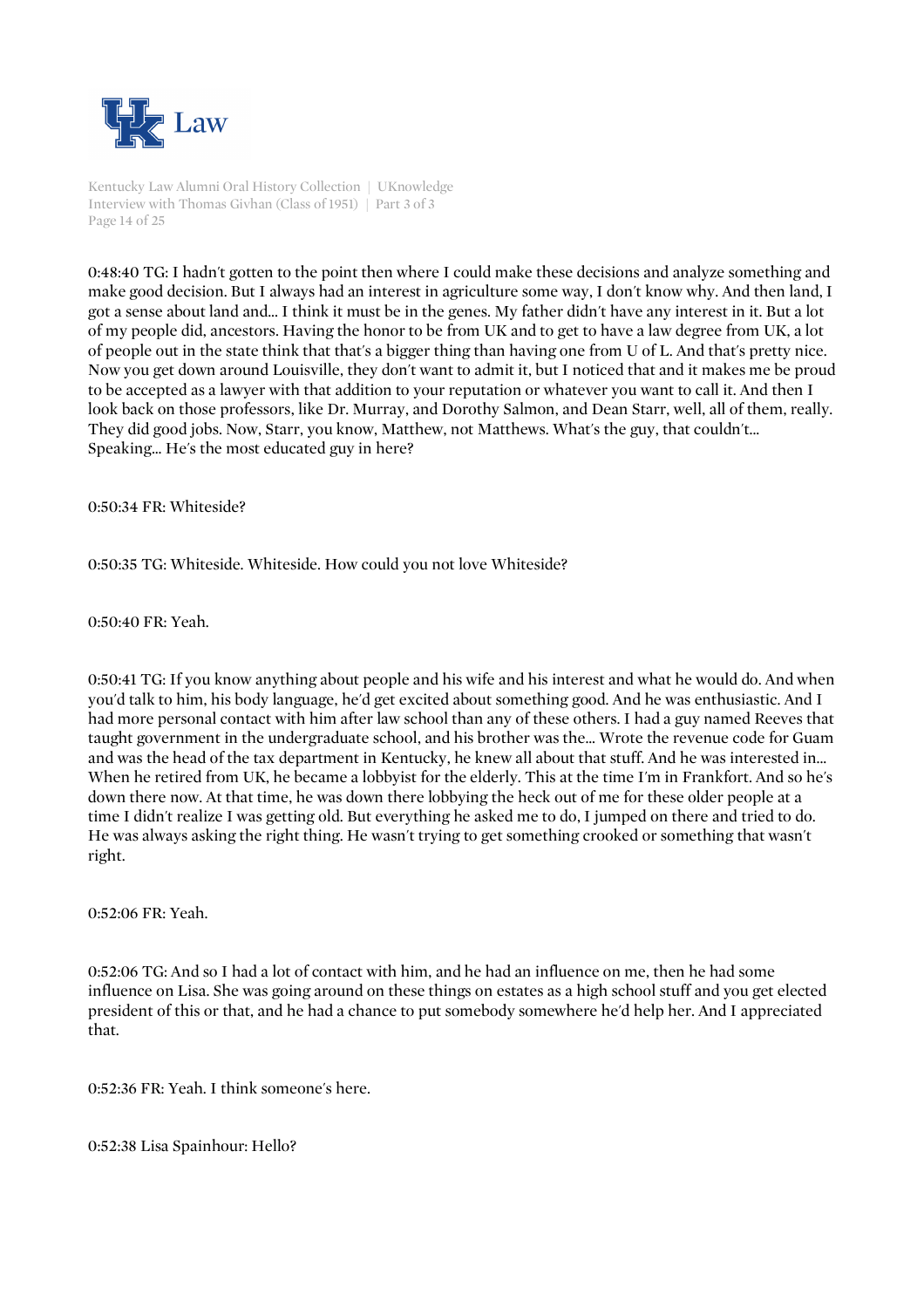

Kentucky Law Alumni Oral History Collection | UKnowledge Interview with Thomas Givhan (Class of 1951) | Part 3 of 3 Page 15 of 25

[background conversation]

0:52:42 FR: Hi. Don't worry at all. It's okay.

0:52:44 LS: I'm sorry. Don't get up. Where's dad?

0:52:47 FR: He's right here.

0:52:49 TG: This is Judge Spainhour, by her voice.

0:52:53 FR: Hi, I'm Franklin Runge, I'm sort of trapped in here, but let me come out and introdu...

0:52:57 LS: No, no, no, I'll get there, don't. It's nice to meet you.

0:53:03 FR: It's so nice to meet you.

0:53:03 LS: Court got done early, and allergies are breaking out like crazy around the courthouse, So I just bailed.

0:53:11 FR: Just got out of there. Yeah. Just get going.

0:53:11 TG: He made the mistake of getting in here and couldn't get out. And I've really enjoyed him listening to me.

0:53:17 LS: Well, I know you enjoyed him listening to you.

0:53:19 FR: We've had a great day. We've had a great day.

0:53:21 LS: You don't wanna ask unless you really want to know.

0:53:25 FR: We've been going since noon, and so we've gone through, covered a lot of ground.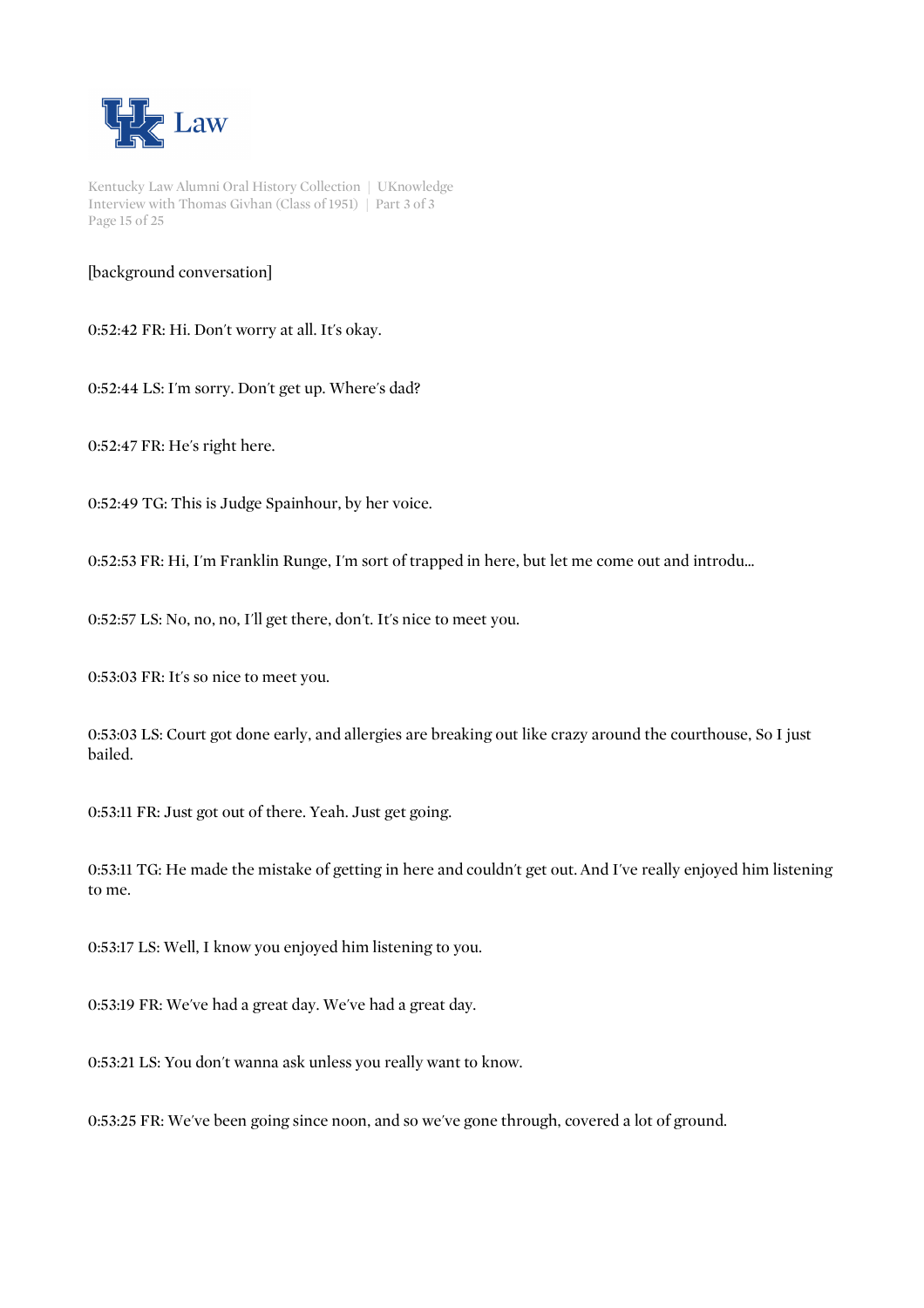

Kentucky Law Alumni Oral History Collection | UKnowledge Interview with Thomas Givhan (Class of 1951) | Part 3 of 3 Page 16 of 25

# 0:53:28 TG: Gosh, have I talked to you for three and a half hours?

0:53:30 FR: Yes sir. [laughter] But it's been good. It's exactly what the project's about. So we've had a really good time.

0:53:38 LS: Can I get you all anything?

0:53:39 FR: No, I think, in fact we were actually just kind of just coming to a close, and we were just doing our sort of final remarks.

0:53:46 TG: I knew I was going to outlast him, Lisa.

[laughter]

0:53:50 LS: Yeah. Are the girls on the other side?

0:53:51 TG: Yeah.

0:53:51 FR: Sleeping over there.

0:53:52 LS: Okay.

0:53:53 TG: Yeah. They've been sleeping all day.

0:53:55 LS: It is so miserably hot that I can understand.

0:54:00 TG: Well, if you've had enough...

0:54:02 FR: I just want to go back to one thing that interested me. You had mentioned that Orlandi, the student with you was an Italian, and you had said that he served in the SS.

0:54:13 TG: OSS.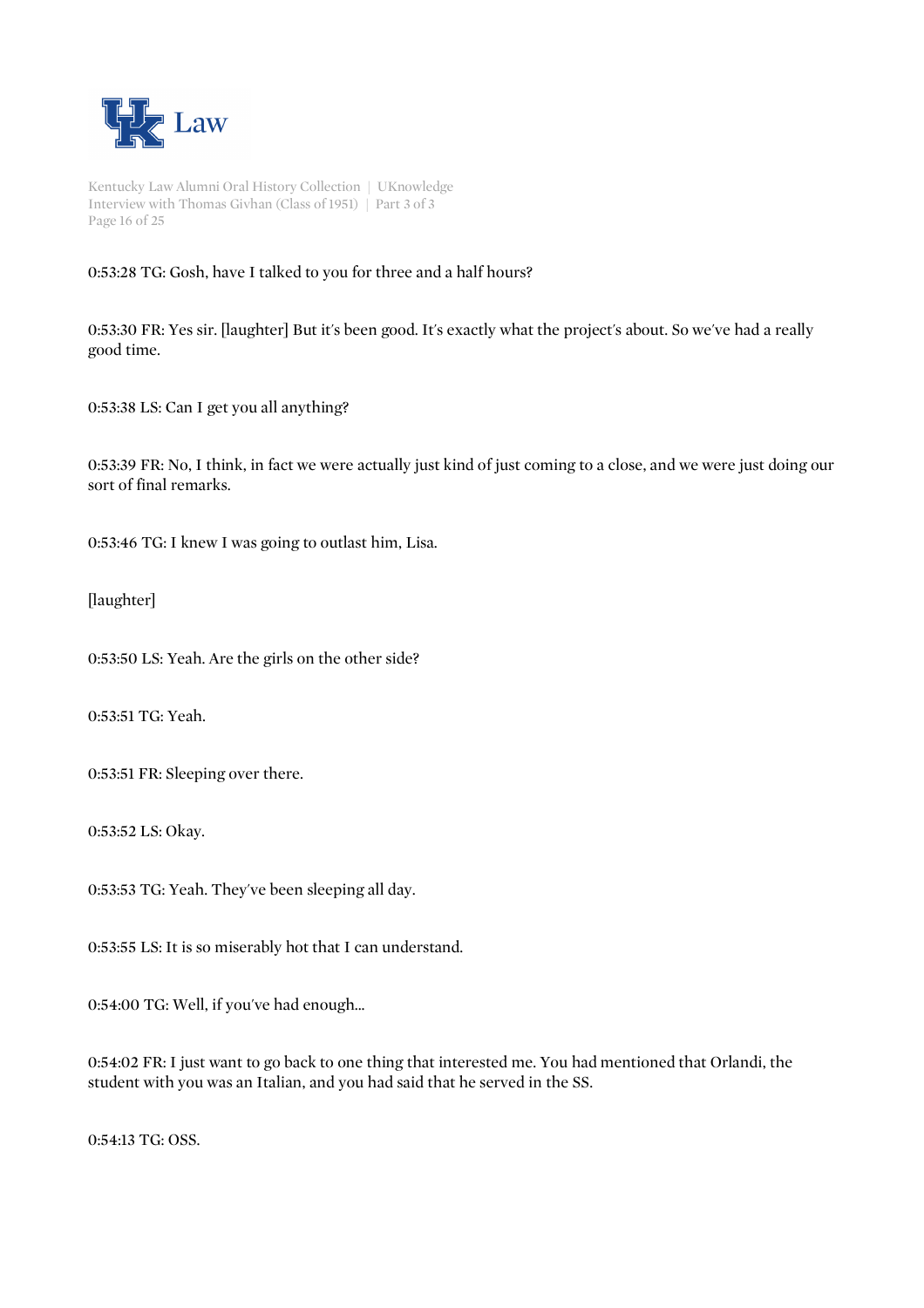

Kentucky Law Alumni Oral History Collection | UKnowledge Interview with Thomas Givhan (Class of 1951) | Part 3 of 3 Page 17 of 25

0:54:14 FR: The OSS. Oh, I thought that... Okay.

0:54:18 TG: The secret... He was a tough, damn soldier.

0:54:20 FR: So he was not... The OSS was on the Allied side. Okay.

0:54:25 TG: American. Yeah, in Italy. Yeah.

0:54:26 FR: Okay. I thought for a moment that he was...

0:54:29 TG: No, no.

0:54:30 FR: On in the SS as in the German side.

[laughter]

0:54:33 TG: Oh, no.

0:54:34 FR: And I was curious about... No, so it's the OSS, so he was on the American side or the Allied side of doing sort of... I guess at that point that would've been sort of Secret Service or spy.

0:54:48 TG: Yeah. Of course, he was in the Army, I think. But the OSS in Italy, they were dropping behind enemy lines and doing all kinds of stuff. But he never did have the attributes of a practicing lawyer, and so I don't think he ever did practice law. But he got to be mayor of Jeffersontown, which was a pretty good lick.

0:55:22 FR: And you said that he was a strong man against bootleggers, or?

0:55:26 TG: No, that was Clafogus. The guy that didn't get in law school, or they kicked him out. I don't know which.

0:55:33 FR: Oh. Yeah, Yeah.

0:55:34 TG: I can remember him. Man, he was that wide, just all the way down.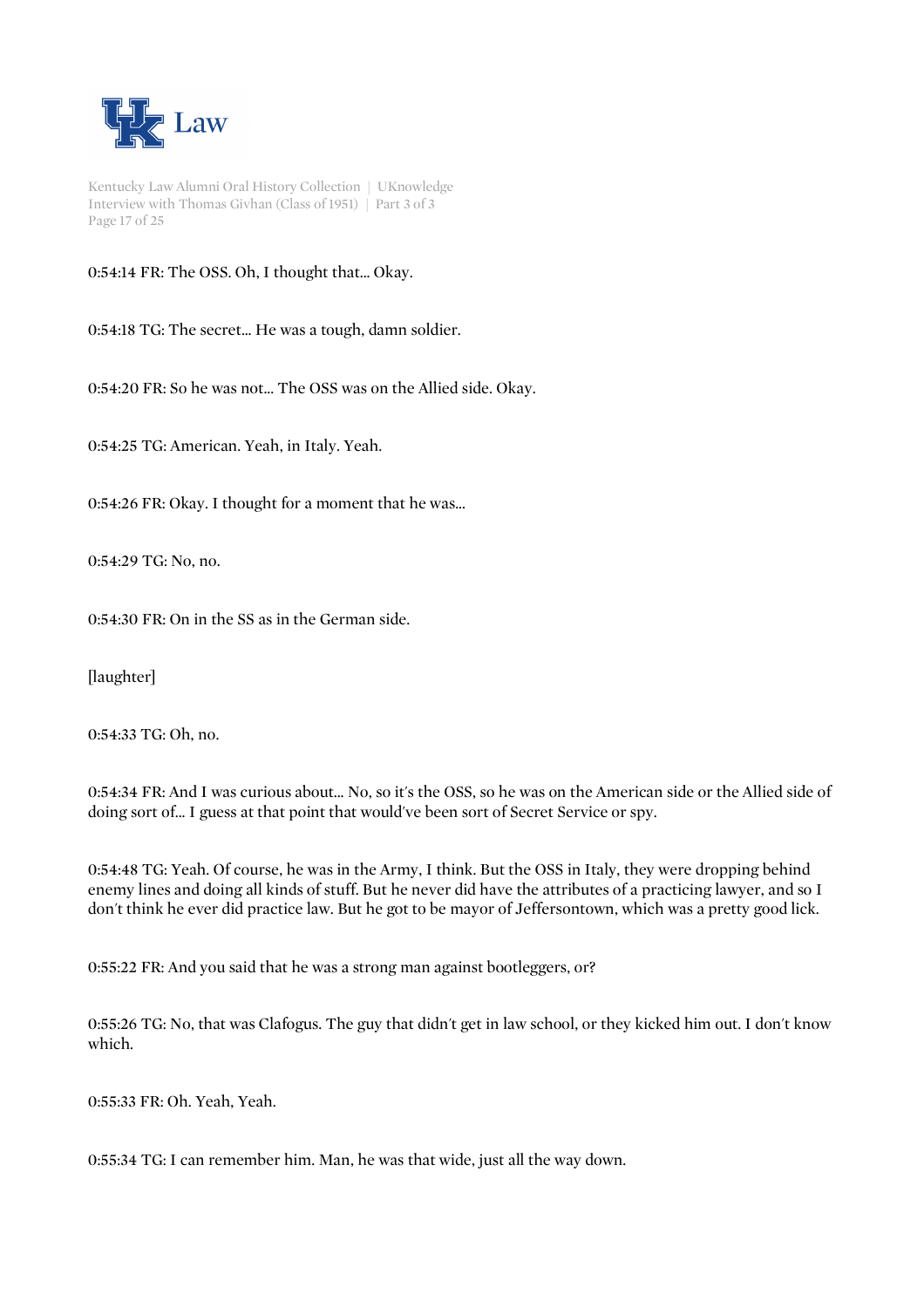

Kentucky Law Alumni Oral History Collection | UKnowledge Interview with Thomas Givhan (Class of 1951) | Part 3 of 3 Page 18 of 25

# [laughter]

0:55:39 TG: And he wore a trench coat, and that thing was... Fit him close. But hell, he'd go to the ground with these bootleggers out in the woods. When he'd go after them, he brought them back in.

0:55:55 FR: And what was his last name again? It was...

0:55:57 TG: It's Clafogus.

0:55:58 FR: Clafogus. Wow.

0:56:02 TG: There's a doctor named Clafogus down in Western Kentucky that served in the General Assembly with me, and it's part of that family. He's from Lexington.

0:56:12 FR: Wow. Well, I have...

0:56:14 TG: But it was that association that something happened down there around that Vine Street and politics.

0:56:20 FR: Yeah, and so he was...

0:56:22 TG: I don't know if he was buying votes, or what he was doing. But Moreland didn't want any part of him being in that law school.

0:56:30 FR: And that was Clafogus he didn't wanna go to the law school?

0:56:32 TG: I can remember they had a face to... Something. They came together, face to face out there. And I could tell, the expression on Moreland's face. I don't know. I might have heard what they said at the time, but I could tell Moreland's animated. All the stuff that Moreland does, he'd be... He had a lot of animation in him, and he was wound up on a boom-boom. They were arguing about something, and it was in the law school out there, I think in that lobby where you first came in, is where I can... I haven't thought... I don't know if I'm... You spark a memory thing, and I'm...

0:57:18 FR: Yeah. Just following through with it.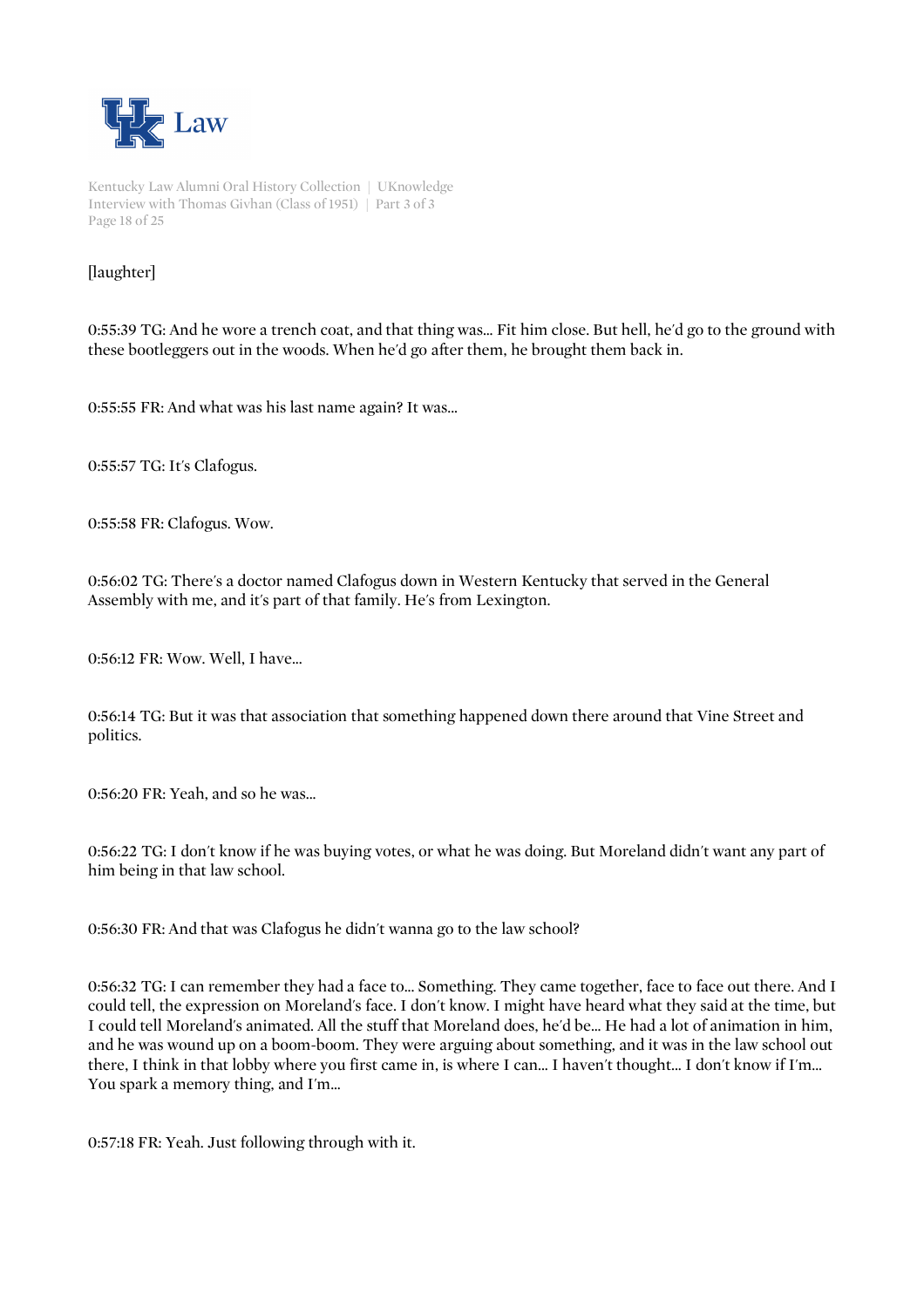

Kentucky Law Alumni Oral History Collection | UKnowledge Interview with Thomas Givhan (Class of 1951) | Part 3 of 3 Page 19 of 25

0:57:19 TG: Oh, my gosh. How in the hell? But I can't figure out how I can remember something like that.

0:57:26 FR: [chuckle] The brain is a tricky, tricky organ.

0:57:28 TG: Yeah.

0:57:29 FR: So the last name was Clafogus, and he was the one that Moreland didn't like because of what he was doing down at Vine Street?

0:57:40 TG: Well, now that's...

0:57:42 FR: But you think that.

0:57:43 TG: That's my impression.

0:57:43 FR: You're not sure, that's your impression.

0:57:43 TG: I'm not... Yeah.

0:57:48 FR: Alright. I just wanted to make sure I understood...

0:57:50 TG: But there was... I know that he didn't like him, and maybe it was a justifiable bias, but he had a bias against him. I don't know, it doesn't make any difference. That class as a whole, I'd like to compare it to any class that's ever come out of there, with what they did. Those guys came out of there with that war behind them. Most of them in that class were in service, but not all of them. And they had a mission to get to the life's work, and it was inspired after going through that war, and I was a whole lot more serious student after that military experience. Even though nobody shot at me, when I came back I was looking to get a hold of it, and get in there and get out. So I didn't get that BS degree. But, let's see, in 2010 or 2009, Scott Miller, attorney in Louisville, who served on the Board of Trustees of U of L by appointment of Louie Nunn, and has been a lawyer in Louisville for years, was a Sigma Chi. And we went to undergraduate school at UK, and then I went to law school at UK, and he went to law school at U of L. His dad was a circuit judge in there, and he went back home.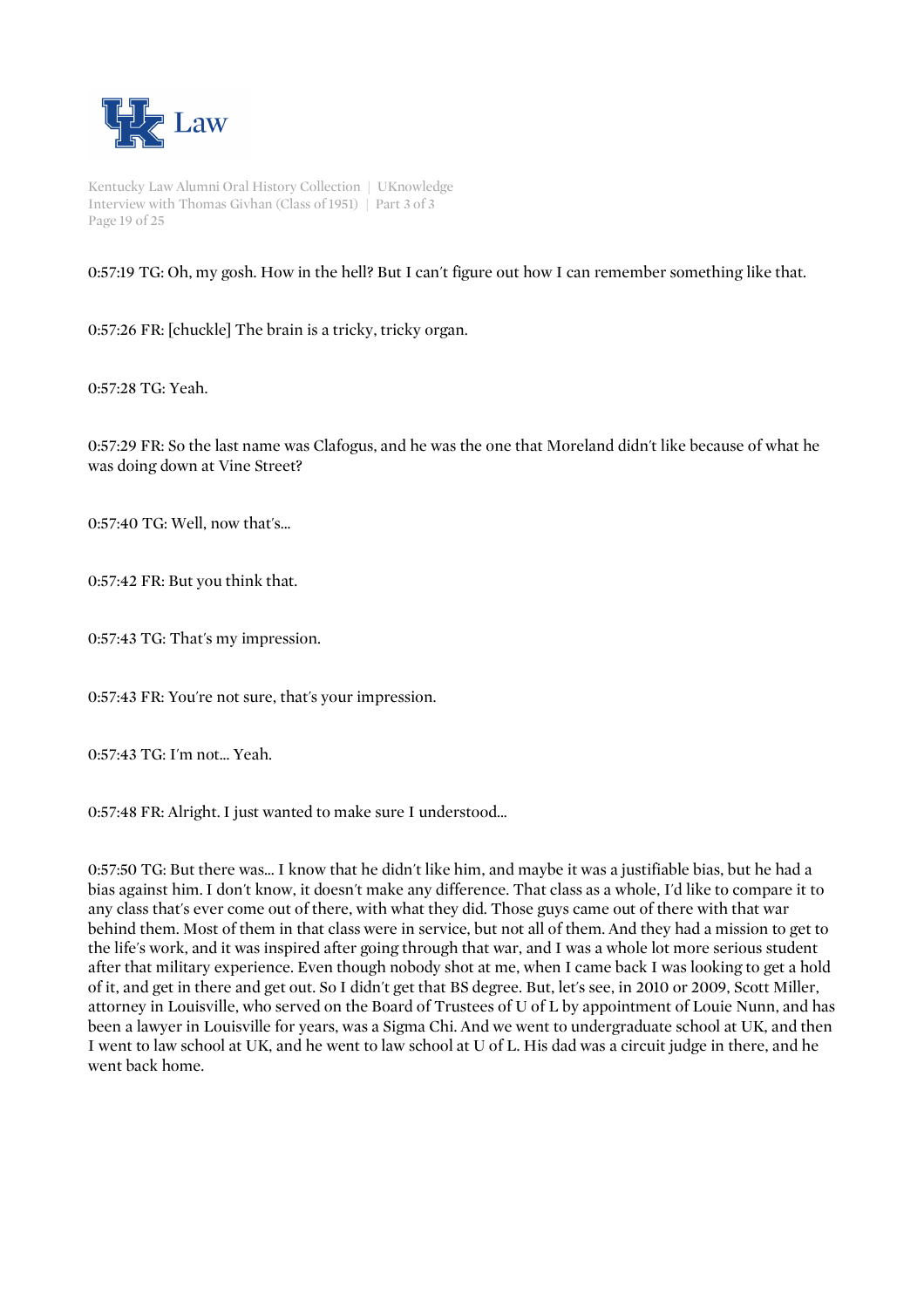

Kentucky Law Alumni Oral History Collection | UKnowledge Interview with Thomas Givhan (Class of 1951) | Part 3 of 3 Page 20 of 25

0:59:42 TG: We stayed in contact with each other, and he says, "Now, Tom," says, "they got a thing out based on life experience." And says, "If you've got enough, you can get some grade points on life experience. And I don't have any pull at U of L but you've got this pull at U of K. Now, go down there at U of K and get us lined up on this life experience." And said, "We're gonna get our BS degrees." And I said... He's a Republican, and I'm a Democrat, but we don't let that get in anybody's way 'cause we're not very far apart. There's not much difference in a Southern Democrat who's not race and a modern Republican here writing clothes on all stuff. But you can't even get to... You can't even talk about that now. There's no connection with that.

1:00:45 TG: So I said, "You think I don't... I don't have any [inaudible] down there." I said, "Oh, you do. You're a big fellow, and this and that." And I said, "Well, hell, Scott. That doesn't amount to anything at all. That's all bullshit. You can't... That doesn't got anything to do with it." "Ah, you go down there and do it," I said, "Alright." So I went down there, tried to find out about it, talking to this one and that one, and kinda going around and around and around and around. And I never could get it pinned down.

1:01:12 TG: I got the impression they had it but they didn't want to turn loose of it. So I said, "We're going to have to go down there and find out what's behind this and how you do it." So we went down there and we decided what we needed to do was get to these secretaries or get to somebody that knew how to do it. Son of a bitches we were talking to were just leading us from barn to barn and I don't know why. Some of it I think was based on ignorance, and they didn't want to admit that they were uninformed. I'm not talking about intelligence now, you know.

1:01:50 TG: When you're ignorant that means you don't know the facts, to me. Don't go up in Bullitt County and tell a guy that doesn't know the fact he's ignorant, 'cause you'll be looking at the sky. Right between the eyes, on the street.

[laughter]

1:02:04 FR: Yeah.

[laughter]

1:02:04 TG: You say he's ignorant, wham. That's it. [laughter] So we do that and we get down there and make two or three trips over and get with these secretaries. And finally we get in there and said, "Now you're not going to leave this room till you straighten us out." And so they straightened us out, and we went down there and they gave me 11 hours for ROTC credit for my time in the Marine Corps. And they gave him 13 hours for his time in the Navy for ROTC. So we got awarded our BS degrees and go down there and we lead this procession. It's 4500 people graduating, and these old farts, they put the two of us at the head of it. And we go down there and it's at that... In Rupp Arena or wherever it was.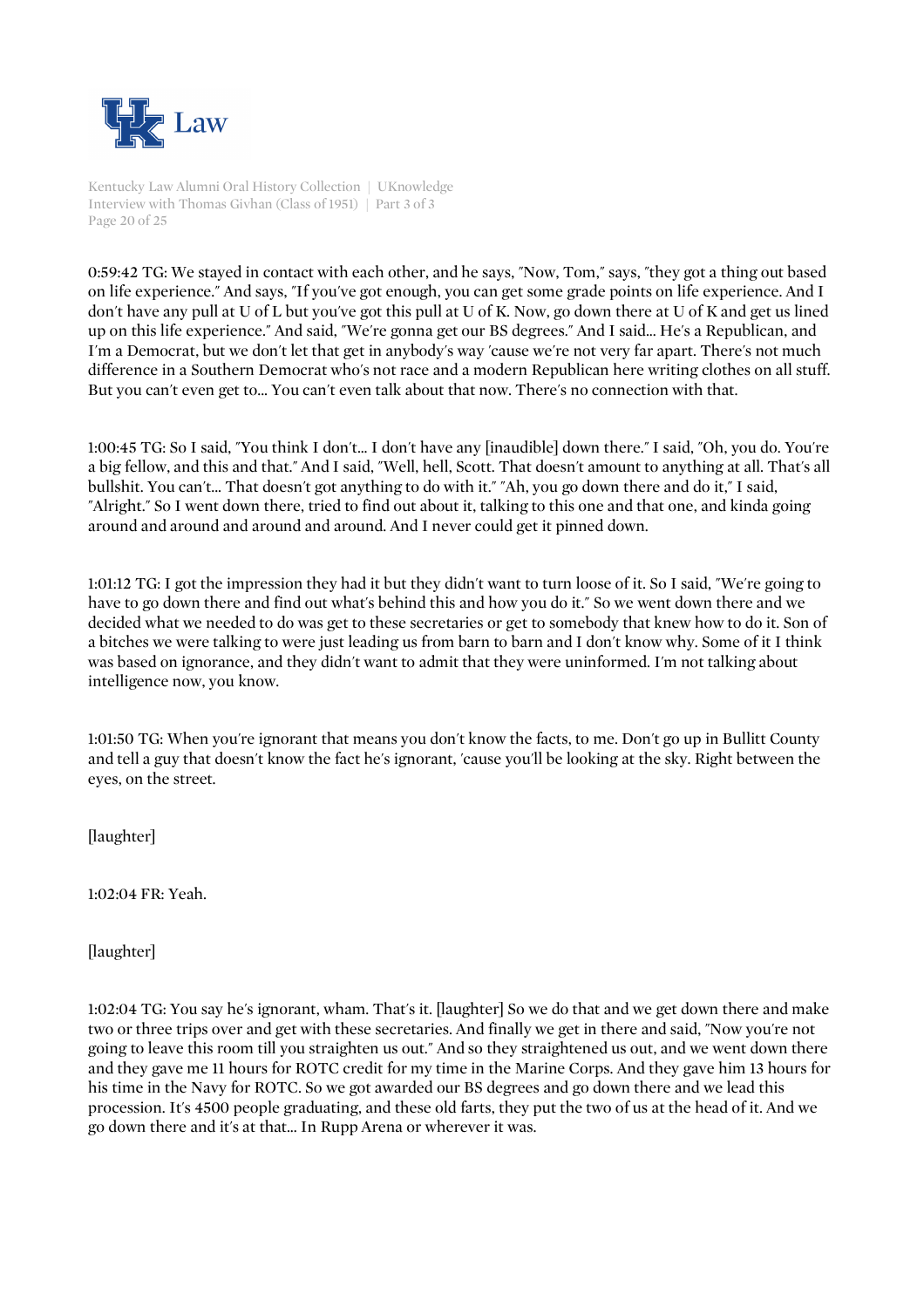

Kentucky Law Alumni Oral History Collection | UKnowledge Interview with Thomas Givhan (Class of 1951) | Part 3 of 3 Page 21 of 25

1:03:04 FR: Yeah, the big one. Yeah.

1:03:05 TG: And have all this award thing made out of it and veterans and you know having our... Having our education interrupted and then coming for me... Interrupted. Coming back and... Going through with it and so we got up there. Two of us on stage by ourselves and we got full honors. And I got that degree hanging down there now so I'm claiming I got a BS and an LLB which is probably dead because it has been superseded by a juris doctorate.

1:03:44 FR: Oh, yeah.

1:03:44 TG: Which is a fraud. Actually they sent me that thing and then they wanted... If I wanted to get it they awarded it but if I wanted a diploma, I had to pay \$300. I said, "Hell no, I'm not doing that." I either earned it and am entitled to it or I didn't earn it and I know why I didn't earn it so it's just a change of something. So hell with that. So this time they gave it to... We got that and didn't have to pay anything for that finally.

1:04:16 FR: Nice, nice. That's funny. Alrighty. Well, I think I'm ready to kind of close up. I gotta get back to Lexington.

1:04:24 TG: Gotta home. Hell, you're gonna to go to bed. "Son of a bitch wore me out."

1:04:27 FR: I gotta get to, yeah man. I gotta get on road back.

1:04:30 TG: "He wore me clear out."

[laughter]

1:04:33 FR: But I really I wanna tell you how much I have really enjoyed being here.

1:04:37 TG: Well, I really enjoyed having you here.

1:04:38 FR: This was a wonderful, wonderful day. If I could do this all day long I would, I'll tell you that. But let me...

1:04:44 TG: Well, it's interesting to see, kinda... I don't think I'm history exactly but...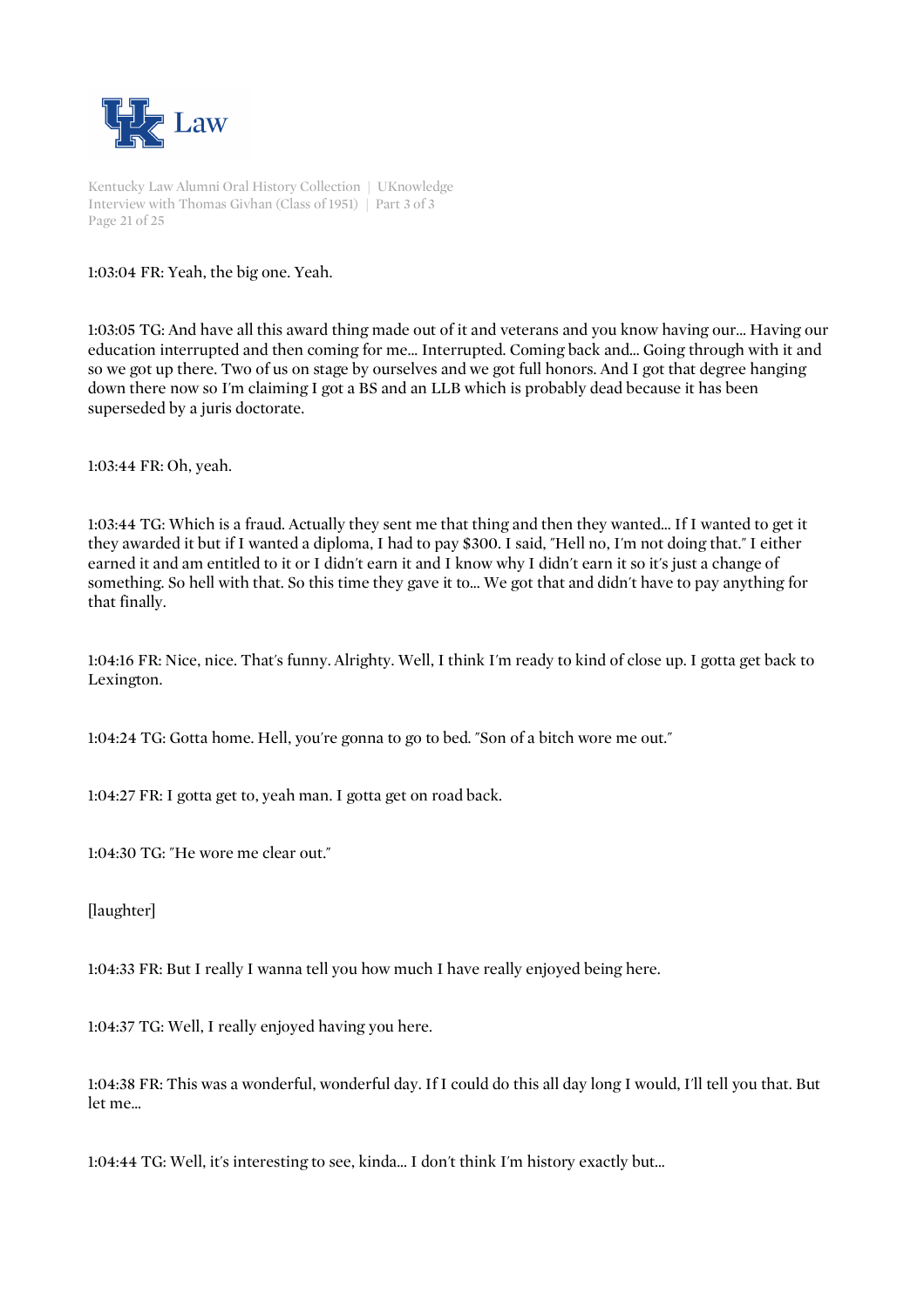

Kentucky Law Alumni Oral History Collection | UKnowledge Interview with Thomas Givhan (Class of 1951) | Part 3 of 3 Page 22 of 25

### 1:04:50 FR: Well.

1:04:50 TG: You know, I've lived through this depression and then this war and then this metamorphosis to where we are now, and the middle class being shot. When I came down here, there was an old lawyer named TC Carro, and he was a veteran of World War I. And he was supposed to be the best lawyer in Bullitt County. Served in the Senate, one term, and he was a kind of a dean, had been vice president of the Kentucky Bar Association, and he connected with all of these Louisville lawyers socially. His wife was chairman of the Democratic party or the woman's thing or something, and high-riding people in the state. And he said, "Tom," he said, "I was born in 1800, 1888 or something." He said... "We had railroads, horse and buggy." Says, "I'm growin' up, it's railroads, horse and buggy. All at once, they come out with the automobile. The next thing you know, they got airplanes. And I go to World War I, and I see what all's being done with this and that." I don't think he went overseas, but he was in World War I. And he's on that that graduate of the U of K now on that first pictures. I don't know if you looked at 'em after you went in the back or not, but I told you two people, TC Carro and Lindsey Thompson. And so there's not too many people here around that know two people on that first class.

[chuckle]

1:06:47 FR: Yeah, that first time.

1:06:48 TG: They're both gone, of course. But he said, "And I've lived through this and gone in airplanes and all this, and now a man on the moon. How in the world can you go from a horse and a buggy, walking, and a train, to a man on the moon?" And he used to be in a courthouse and be looking up deeds and I'd hear him saying, "This world and then the next and then the fireworks." So all at once, I'm 88 years old, and I think I've outlived him. I think he died in his '80s, but I think I've, in that span, I'm talking to people in Bullitt County every day, and they don't have any knowledge or information about this sequence here locally. When I came to Bullitt County, you had three blacktop roads and 11,000 people. A guy named Jiggs Buckman got elected Attorney General in 1951 and went to Frankfort in '52, and somehow I stumbled into buying a movie down here in Bullitt County, and he heard I was a lawyer, and so he wanted somebody to go in his office, and he calls me to see if I wanna go. Well, I came down here. I was working at that bank, waiting on the bar exam, making \$300 a month. And I'm looking around, and I don't see how I can make \$300 a month. He says, "You can." He said, "Look, I do all these income taxes." This was in the fall, so that was coming up. And says, "I get \$5 sometimes for doing the state and the federal."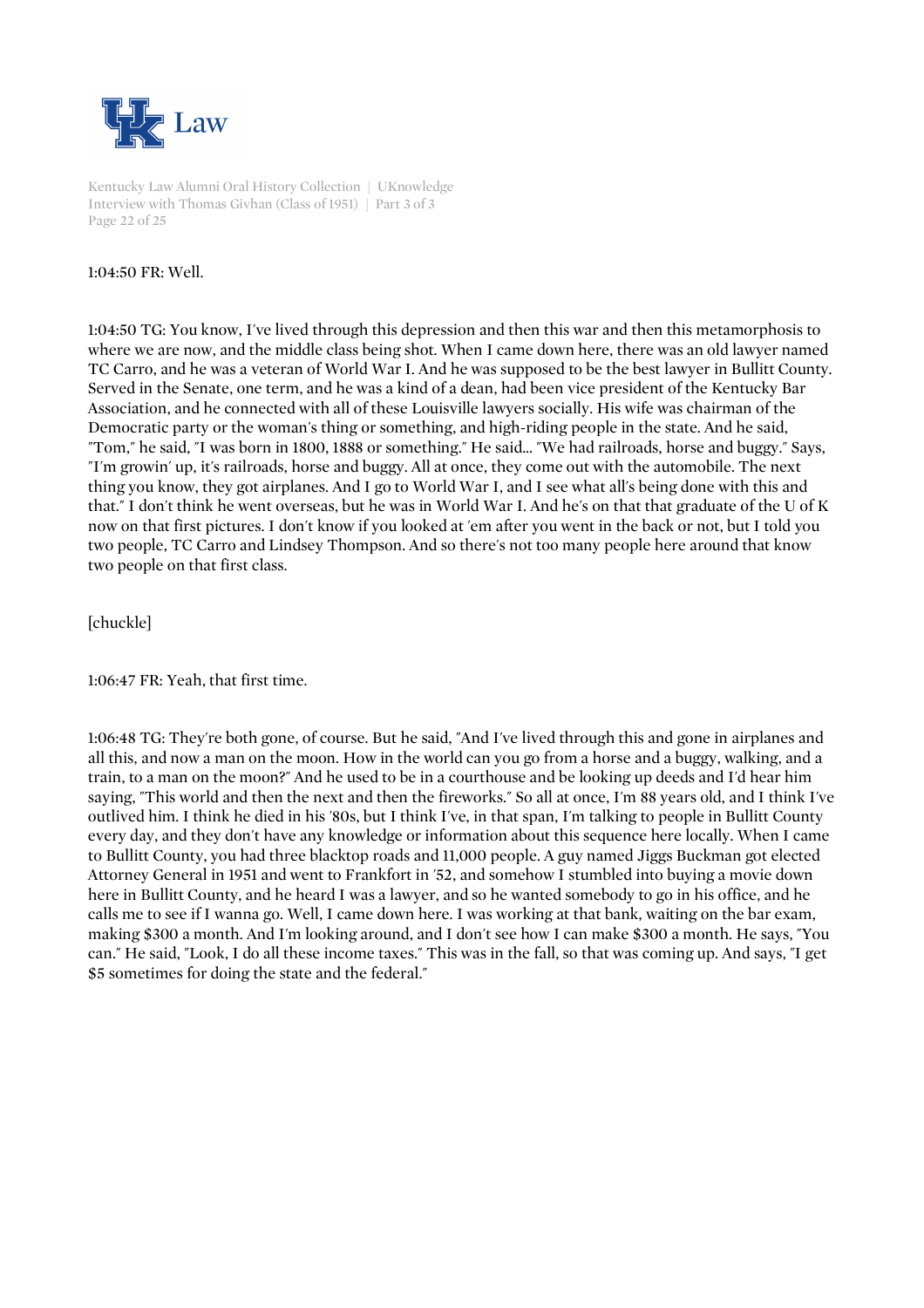

Kentucky Law Alumni Oral History Collection | UKnowledge Interview with Thomas Givhan (Class of 1951) | Part 3 of 3 Page 23 of 25

1:08:48 TG: "If we get a farmer in there, I might get 10. But you don't get two bucks on doing out-of-state returns." Said, "You get to do all that. Those people are gonna come back here to this office. You're gonna have my name on the window," and he said, "You'll get them. I do this work for the bank. They pay \$7.5 for you to run a mortgage and draw a note and a deed. And you don't have to go back, except for the last exam they had, and they've got mortgages on nearly every farm and piece of property in Bullitt County, so that's a sure thing." He said, "You got that, and you're gonna do this and gonna do that, and you get to collections." He said, "You got these grocery bills. If you got a \$15 grocery bill and collect it, you get a third. You make \$5, you're making \$300 a month. If you work, you can do it." Well, I'm sitting there. [chuckle] It's like I'm a man walking the plank. I was married, didn't have any children. I didn't know anybody in Bullitt County but one guy and the name was Simmons. He was a fraternity brother. All he wanted, all I heard out of him when I was at U of K, he was a Sigma Chi that ran a Sigma Chi house. He wanted to get out of Sheep Town. That's what they called Shepherdsville. He was ancestrally pioneer people that come in here and had land grants and he couldn't stand it. He wanted to get out.

1:10:18 TG: So what am I gonna do? So that's just that luck played into it and it's just looking back over 88 years, and I see these roads being built. And he exercised his influence as Attorney General with the Doc Beachum machine. Lawyer, Weatherby, and his Louisville machine, and that woman in there that used to be the head of the Democratic Party in there. And man, they were tough. You'd get in an election fooling with them. And so Buckman had all this influence, and he built these roads left and right. Time he got out of office, every state road in Bullitt County but one was blacktopped. And I saw all of that, and when I came out here, I got to be City Attorney in just a few years of Shepherdsville. Well, I got 'em lined up to get a planning and zoning thing. We had to get in line, and I got a letter about two years after we lined it up. So they come in. We had the first planning and zoning, and then later on I get to be County Attorney with a guy named Ferris as County Judge, and we can't control the blasting rock quarries and all the industrial dumping coming out here. Ford, GE, all these big companies coming out here with this paint and liquids and stuff. Highly hazardous poison stuff and putting it in our ground.

1:12:12 TG: So the people can't control it. We can't control it as government. So Ferris is able to sell a place that you could never sell zoning to if it wasn't something horrifying coming down. And that's how we got it. And here I am sitting in on it. And I'm walking down the street and a woman comes up and says, "Tom, Mr. McGruder, who owns the telephone company, wants to talk to you. Would you come over and talk to him?" I said, "Yeah." I go over there. He says, "The Chamber of Commerce and the Farm Bureau wanna take my telephone company away from me. And I wanna keep it. Can you represent me?" I said, "Well, yeah." I'd had a course in administrative law with a guy named Marks, in my class, he's the top student. He's up there at Lexington. So instead of going and getting a lawyer who really knew something, I go get Marks. And we file these petitions down at the Public Service Commission. He's smart and he gets stuff lined up pretty good. His mother married Dr. Webb. Did you ever know Dr. Webb or hear of him? He taught physics in Funkhouser's era.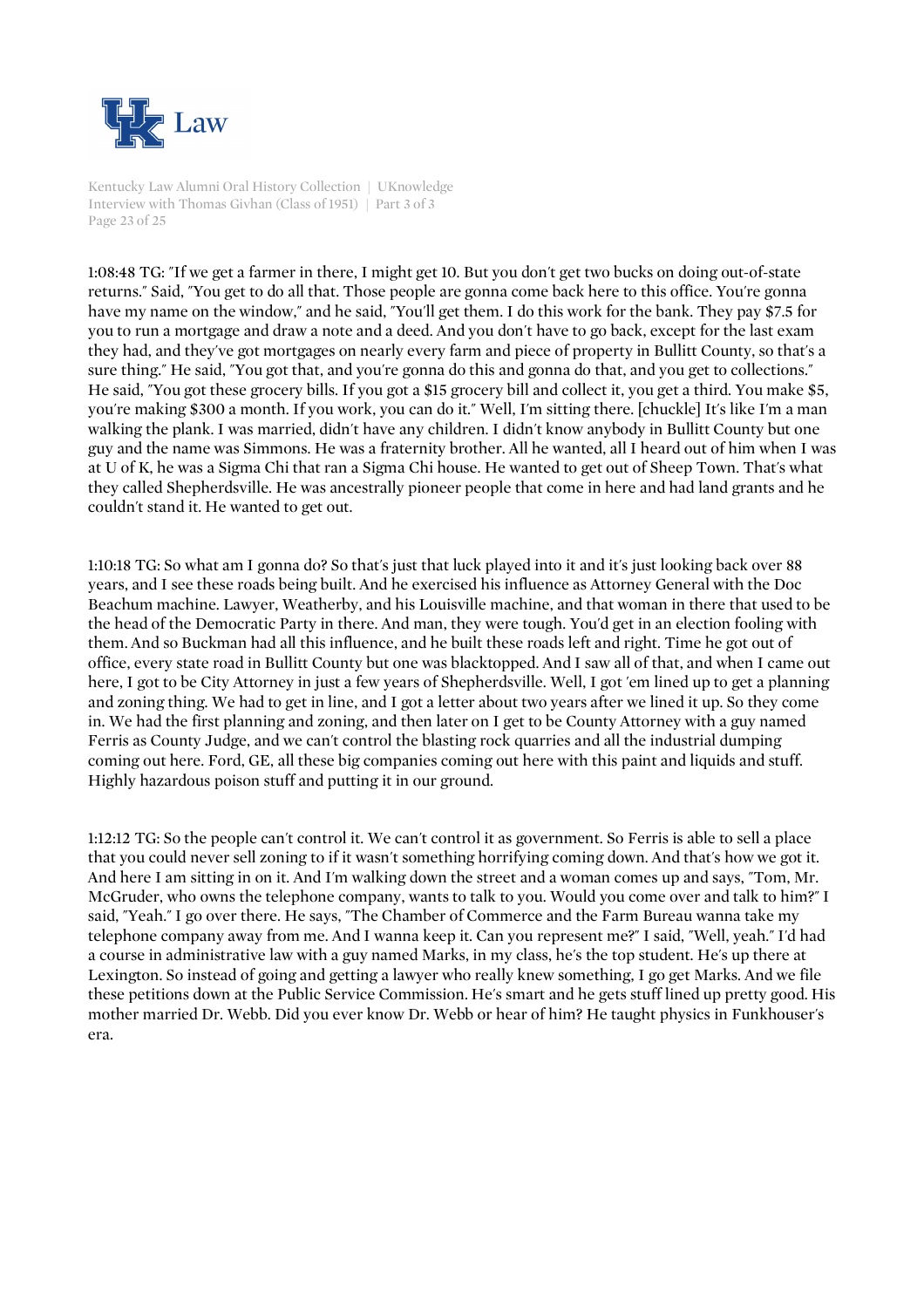

Kentucky Law Alumni Oral History Collection | UKnowledge Interview with Thomas Givhan (Class of 1951) | Part 3 of 3 Page 24 of 25

1:13:46 TG: They were grave robbers together on all this digging up Indians, bones and stuff. They didn't have any controls over that and every summer Funkhouser and Webb went out with a bunch of students, they're ravishing Indian mounds. You didn't know that? Well, that building up there that used to be a museum between the student union and the law school where that guy's... Is there a square brick building in there? Do you remember?

1:14:17 FR: Between the student union and the law building there's doing... There're a lot of construction. There's the big Patterson Tower, the big skyscraper.

1:14:27 TG: Well, they might have torn that building down. But it was a nice, relatively small, brick building. But it was a museum of some kind, and they'd store all these bones in it. And I used to go up there as a kid and look at them. But Funkhouser taught me zoology when I was going up there.

1:14:48 FR: When you were at the school at UK?

1:14:49 TG: Yeah. And he'd talk a little bit about some of that.

1:14:54 FR: Going to the...

1:14:55 TG: And Webb taught me physics. And he would talk about... Webb was a lawyer. But he couldn't stand any deviation. He wanted to be in a world where two plus two was always four. And when you get in this law thing, well, it's never the same. I mean, these damn thing blurs and the line changes and circumstance and fact... Hell, he just didn't like it.

1:15:21 FR: Yeah. So physics would have been right for him.

1:15:25 TG: Yeah. But when you're going through all this and... Now then, I just have a lot of this stuff that I can remember. And I'm able to shoot these guys down. They come up with this stuff and I know better just from memory of what it really is. And I have a big advantage on that. But it's a disadvantage to be getting old and people think you're in the way. And I just tell them, "Be careful with an old fart 'cause he might know something you need to know."

1:16:00 FR: Yeah. Absolutely.

1:16:01 TG: Or use it against you or something.